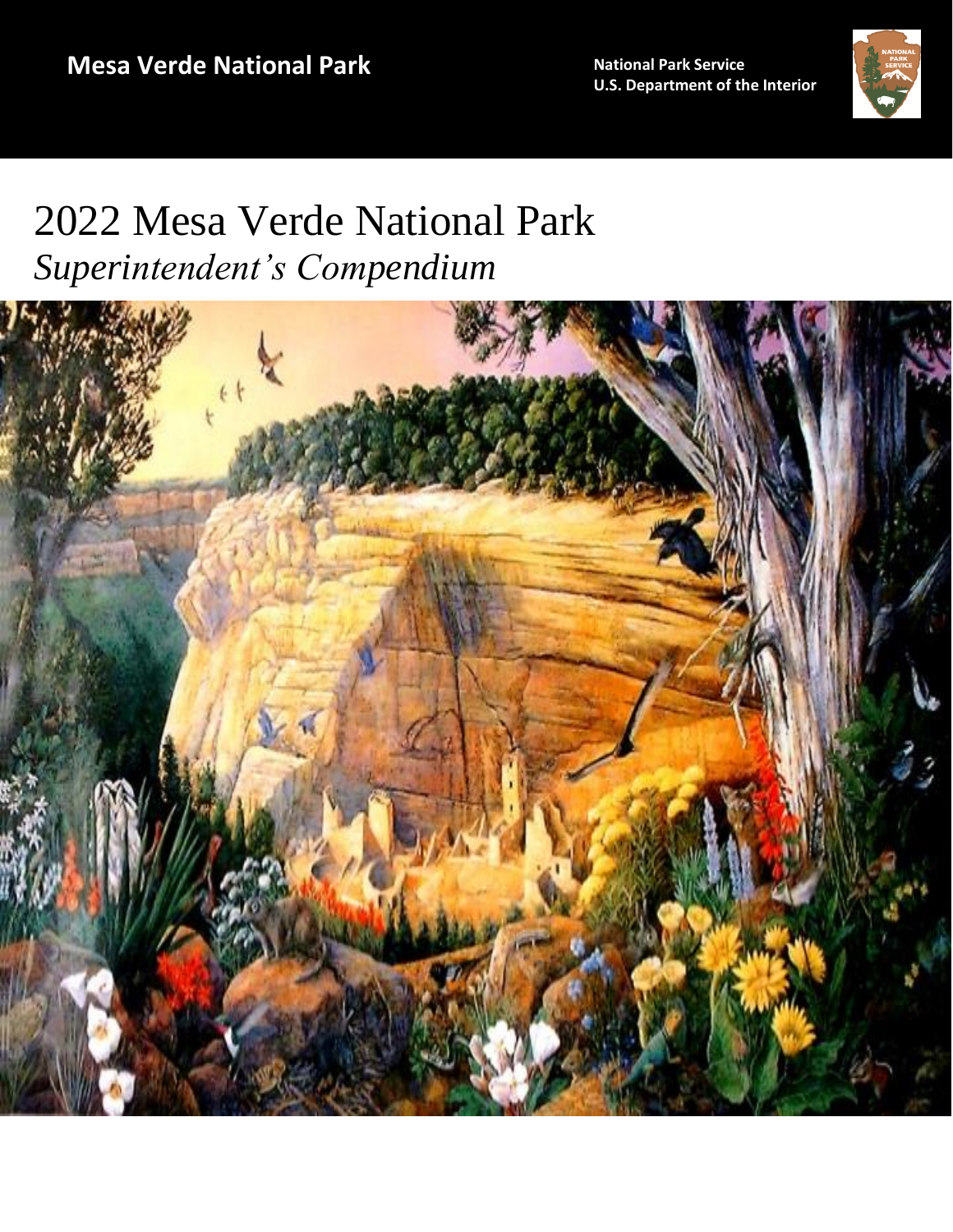# **TABLE OF CONTENTS**

| A. SUPERINTENDENT'S COMPENDIUM DESCRIBED                                                                                                                                                                                                                                                                                                         |  |
|--------------------------------------------------------------------------------------------------------------------------------------------------------------------------------------------------------------------------------------------------------------------------------------------------------------------------------------------------|--|
|                                                                                                                                                                                                                                                                                                                                                  |  |
| Laws and Policies Allowing the Superintendent to Develop this Compendium 3<br>Consistency of this Compendium with Applicable Federal Laws and                                                                                                                                                                                                    |  |
|                                                                                                                                                                                                                                                                                                                                                  |  |
| Development of the Requirements of the Superintendent's Compendium4                                                                                                                                                                                                                                                                              |  |
| Applicability of the Compendium manuscrittic and the Compendium manuscrittic and the Compendium manuscrittic and the Applicability of the Compendium manuscrittic and 4                                                                                                                                                                          |  |
|                                                                                                                                                                                                                                                                                                                                                  |  |
|                                                                                                                                                                                                                                                                                                                                                  |  |
|                                                                                                                                                                                                                                                                                                                                                  |  |
|                                                                                                                                                                                                                                                                                                                                                  |  |
|                                                                                                                                                                                                                                                                                                                                                  |  |
|                                                                                                                                                                                                                                                                                                                                                  |  |
| B. 36 CFR PART 1 - GENERAL PROVISIONS                                                                                                                                                                                                                                                                                                            |  |
|                                                                                                                                                                                                                                                                                                                                                  |  |
| Section 1.6(f) – Activities requiring a permit <i>manufacture and not</i> and 10                                                                                                                                                                                                                                                                 |  |
| C. 36 CFR PART 2 - RESOURCE PROTECTION, PUBLIC USE AND RECREATION<br>Section 2.1 – Preservation of natural, cultural, and archeological resources 11<br>Section 2.11 – Picnicking manual manual manual manual manual manual 13<br>Section 2.19 – Winter Activities 2000 material contracts and the Winter Activities 2.19 – Winter Activities 2. |  |
|                                                                                                                                                                                                                                                                                                                                                  |  |
|                                                                                                                                                                                                                                                                                                                                                  |  |
|                                                                                                                                                                                                                                                                                                                                                  |  |
|                                                                                                                                                                                                                                                                                                                                                  |  |
| Section 2.52 – Designated Areas for Sale and Distribution of Printed Matter for                                                                                                                                                                                                                                                                  |  |
|                                                                                                                                                                                                                                                                                                                                                  |  |
| Section 2.62 - Memorialization manually and the section 2.62 - Memorialization manually and the section 2.62 -                                                                                                                                                                                                                                   |  |
| D. 36 CFR PART 4 - VEHICLES AND TRAFFIC SAFETY                                                                                                                                                                                                                                                                                                   |  |
|                                                                                                                                                                                                                                                                                                                                                  |  |
|                                                                                                                                                                                                                                                                                                                                                  |  |
|                                                                                                                                                                                                                                                                                                                                                  |  |
| E. APPENDICES                                                                                                                                                                                                                                                                                                                                    |  |
| 1.                                                                                                                                                                                                                                                                                                                                               |  |
| 2.                                                                                                                                                                                                                                                                                                                                               |  |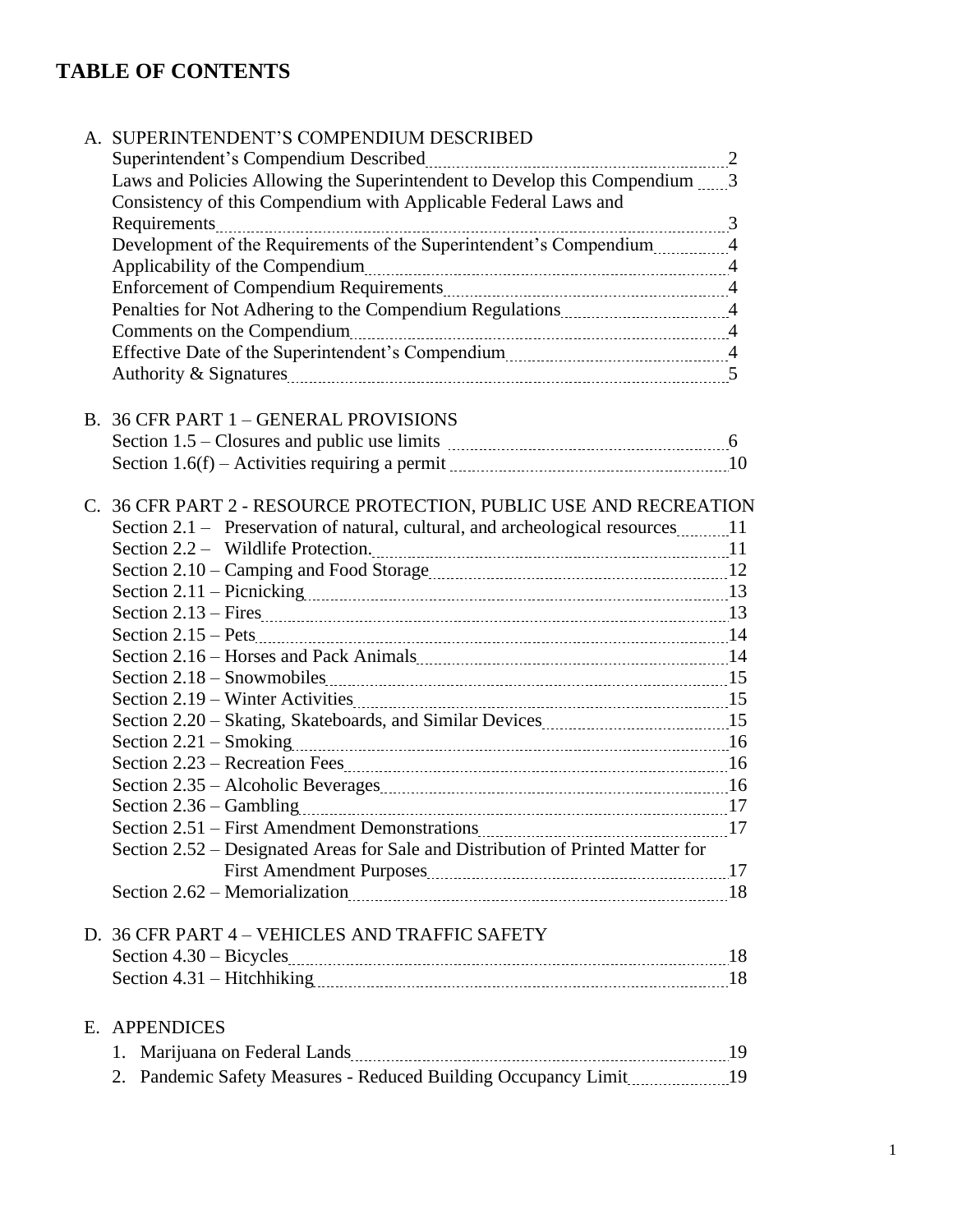**Mesa Verde National Park Colorado**



**DEPARTMENT OF THE INTERIOR NATIONAL PARK SERVICE 2018 COMPENDIUM MESA VERDE NATIONAL PARK P.O. BOX 8 MESA VERDE, COLORADO 81330**

#### **A. SUPERINTENDENT'S COMPENDIUM DESCRIBED**

The Superintendent's Compendium is the summary of park specific rules implemented under Title 36 Code of Federal regulations (36 CFR). It serves as public notice, identifies areas closed for public use, provides a list of activities requiring a Special Use Permit, Commercial Use Authorization, or reservation, and elaborates on public use and resource protection regulations pertaining specifically to the administration of the park. The Superintendent's Compendium does not repeat regulations found in 36 CFR and other United States Code and CFR Titles which are enforced without further elaboration at the park level.

The regulations contained in 36 CFR, Parts 1-7, are the basic mechanism used by the National Park Service (NPS) to preserve and protect the natural and cultural resources of the park and to protect visitors and property within the park. Part 1 through 6 are general regulations applicable to all areas of the National Park Service and Part 7 contains special regulations specific to individual parks. Each of these Parts has many sections and subsections articulating specific provisions. Within some of these Part 1-7 sections and subsections, the Superintendent is granted discretionary authority to develop local rules to be responsive to the needs of a specific park resource or activity, park plan, program, and/or special needs of the general public.

As an example, 36 CFR 1.5(a) *Closures and Public Use Limits* provides the Superintendent certain discretion in allowing or disallowing certain activities. The authority granted by the section, however, requires the Superintendent to comply with the Administrative Procedures Act (6 USC Section 551) which requires public notice on actions with major impact on visitor use patterns, park resources or those that are highly controversial in nature.

Another example is 36 CFR 1.6 Permits which allows the Superintendent to require a permit for certain uses and activities in the park. This section, however, requires that a list of activities needing a permit (and a fee schedule for the various types of permits) be maintained by the park.

A final example is 36 CFR 2.1(c)(1) Preservation of Natural, Cultural and Archeological Resources, which provides the Superintendent the authority to designate certain fruits, nuts, berries which may be gathered by hand and for personal use or consumption. This activity can occur, however, only if a written determination shows that the allowed activity does not adversely affect park wildlife, the reproductive potential of a plant species or otherwise adversely affect park resources.

This Compendium should be used in conjunction with Title 36 CFR, Parts 1-7, to understand the regulations governing the use and enjoyment of all areas of the National Park Service.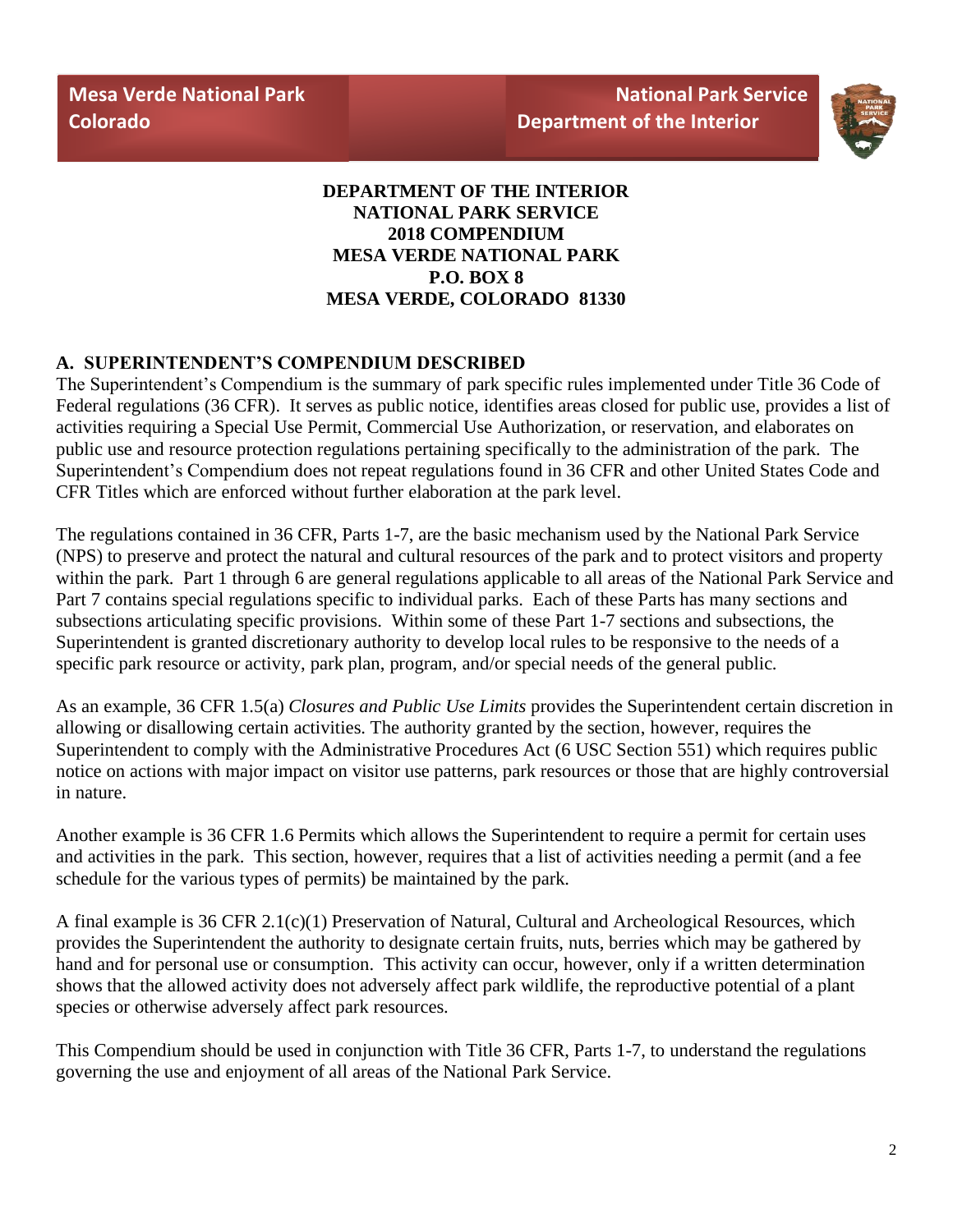#### **LAWS AND POLICIES ALLOWING THE SUPERINTENDENT TO DEVELOP THIS COMPENDIUM**

In 2014, Congress enacted Title 54 of the United States Code (USC) National Park Service and Related Programs to clarify its intent as to the overall mission of the NPS. Title 54 conforms to the understood policy, intent and purpose of Congress in the original enactments or laws governing the National Park Service.

With the signing of Title 54, Congress clarified and reaffirmed the NPS mission and authority in a central location. The National Park Service (NPS) is granted broad statutory authority under Title 54 USC to:

"Promote and regulate the use of the National Park System by which means and measures that conform to the fundamental purpose of the System units, which purpose is to conserve the scenery, natural and historic objects and wild life in the System Units and to provide for the enjoyment of the scenery, natural and historic objects and wildlife in such manner and by such means as will leave them unimpaired for the enjoyment of future generations." (54 USC 100101(a))

In addition 54 USC 100751(a) allows the NPS, through the Secretary of the Interior, to "prescribe such regulations as the Secretary considers necessary or proper for the use and management of System Units."

54 USC 100101(b) reaffirms the original intent of Congress in the establishment of the National Park Service by recognizing "…these areas, though distinct in character, are united through their interrelated purposes and resources into one National Park System as cumulative expressions of a single national heritage…."

54 USC 100101(2) reaffirms the high standard of protection defined in the original Organic Act by stating "Congress reaffirms, declares and directs that the promotion and regulation of the various System units shall be consistent with and founded in the purpose established by subsection (a) to the common benefit of all the people of the United States. "

54 USC 100501 defined the National Park System as "…any area of land and water administered by the Secretary, acting through the Mesa Verde National Park 2018 Superintendent's Compendium, for park, monument, historic, parkway, recreational or other purposes."

In addition to the above statutory authority, the Superintendent is guided by established NPS policy and found in the *NPS Management Policies* (2006). The Superintendent is also guided by more specific policies promulgated by the Director, National Park Service, in the form of Director's Orders. As stated in NPS Management Policies, the primary responsibility of the NPS is to protect and preserve our national natural and cultural resources while providing for the enjoyment of these resources by visitors and other users, as long as the use does not impair specific park resources or overall visitor experience. The appropriateness of any particular visitor use or recreational experience is resource based and will vary from park to park; therefore a use or activity that is appropriate in one park area may not be appropriate in another. The Superintendent is directed to analyze overall park use and determine if any particular use is appropriate. Where conflict arises between use and resource protection, where the Superintendent has a reasonable basis to believe a resource is or would become impaired, then that Superintendent is obliged to place limitations on public use.

#### **CONSISTENCY OF THIS COMPENDIUM WITH APPLICABLE FEDERAL LAWS AND REQUIREMENTS**

The Superintendent's Compendium is not considered a significant rule requiring review by the Office of Management and Budget under Executive Order 128666. In addition, this Compendium will not have a significant economic effect on a number of small entities nor does it impose a significant cost on any local, state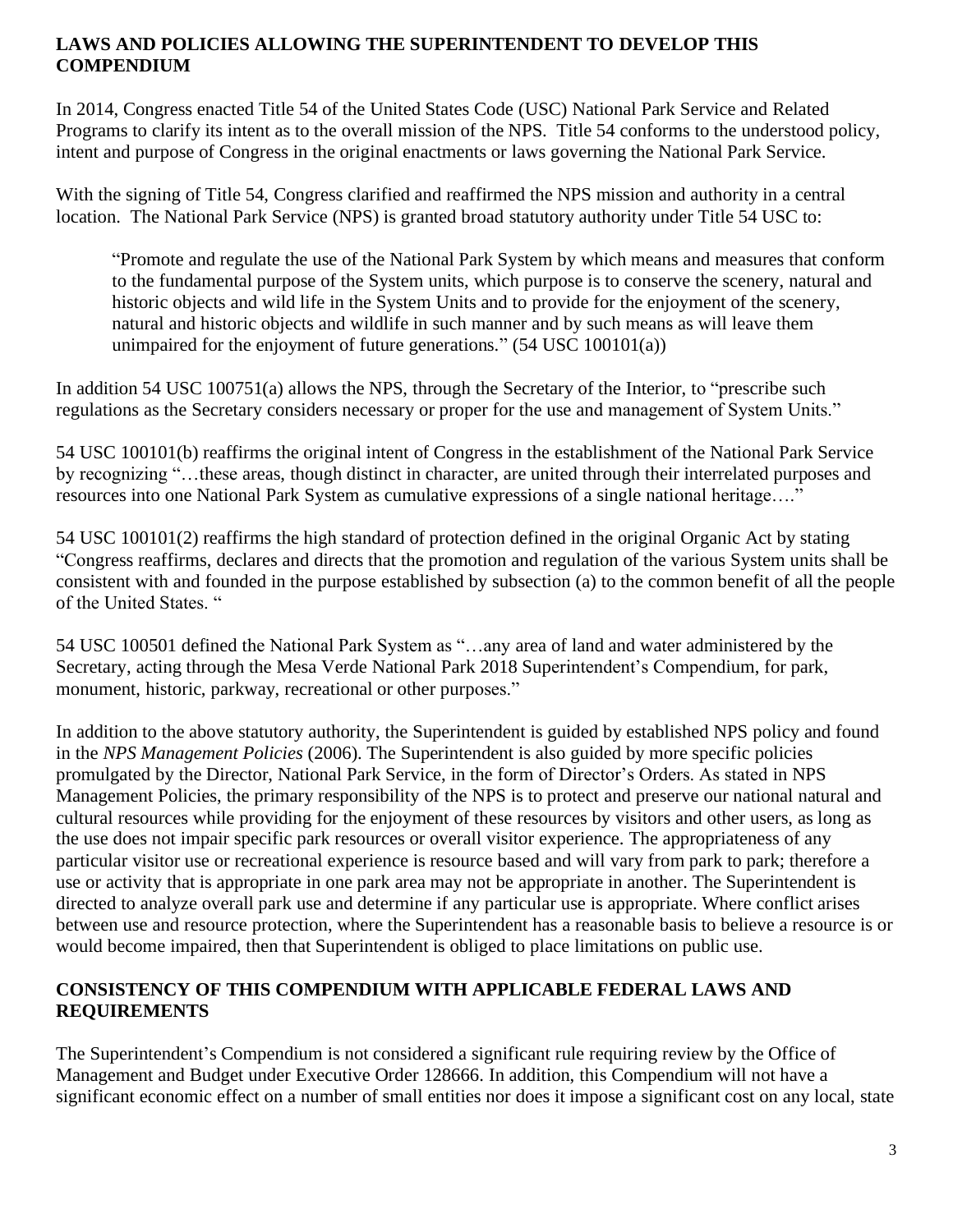or tribal government, or private organization and therefore does not fall under the requirements of either the Regulatory Flexibility Act or the Unfunded Mandates Reform Act.

The actions and requirements in the Superintendent's Compendium are found to be categorically excluded from further compliance with the procedural requirements of the National Environmental Policy (NEPA) in the Department of Interior Guidelines 516 DM6, and as such, an Environmental Assessment will not be prepared.

## **DEVELOPMENT OF THE REQUIREMENTS OF THE SUPERINTENDENT'S COMPENDIUM**

As outlined above, the NPS has broad authority and responsibility to determine what types of uses and activities are appropriate in any particular National Park System area. The requirements of the Superintendent's Compendium are developed through an analysis and determination process. The decision criteria used during this process are:

- Is the use or activity consistent with Title 54 and NPS Management Policies (2006)?
- Is the use or activity consistent and compatible with the park's enabling legislation, management objectives, and corresponding management plans?
- Will the use or activity damage the park's protected natural and cultural resources and other protected values?
- Will the use or activity disturb or conflict with wildlife, vegetation, and environmental protection action and values?
- Will the use or activity conflict with or be incompatible with traditional park uses and activities?
- Will the use or activity compromise employee or public safety?

#### **APPLICABILITY OF THE COMPENDIUM**

The rules contained in the Superintendent's Compendium apply to all persons entering, using, visiting or otherwise present on Federally owned lands, including submerged lands and waters administered by the National Park Service within the legislative boundaries of the park.

#### **ENFORCEMENT OF COMPENDIUM REQUIREMENTS**

NPS Law Enforcement Park Rangers enforce the requirements of United States Code, 36 CFR, and this Superintendent's Compendium.

#### **PENALTIES FOR NOT ADHERING TO THE COMPENDIUM REGULATIONS**

A person who violates any provision of the regulations found in 36 CFR, Parts 1-7, or provisions of the Superintendent's Compendium, is subject to a fine as provided by law (18 USC 3571) up to \$5,000 for individuals and \$10,000 for organizations, or by imprisonment not exceeding six months (18 USC 3559), or both, and shall be adjudged to pay all court costs associated with any proceedings.

#### **COMMENTS ON THE COMPENDIUM**

The Compendium is reviewed annually and revised as necessary. The park welcomes comments about its program and activities at any time. Written comments on the compendium may be submitted to:

Superintendent Mesa Verde National Park P.O. Box 8 Mesa Verde, CO 81330

#### **EFFECTIVE DATE OF THE SUPERINTENDENT'S COMPENDIUM**

The Superintendent's Compendium is effective on the approval date listed on the first page of the document and remains in effect until revised.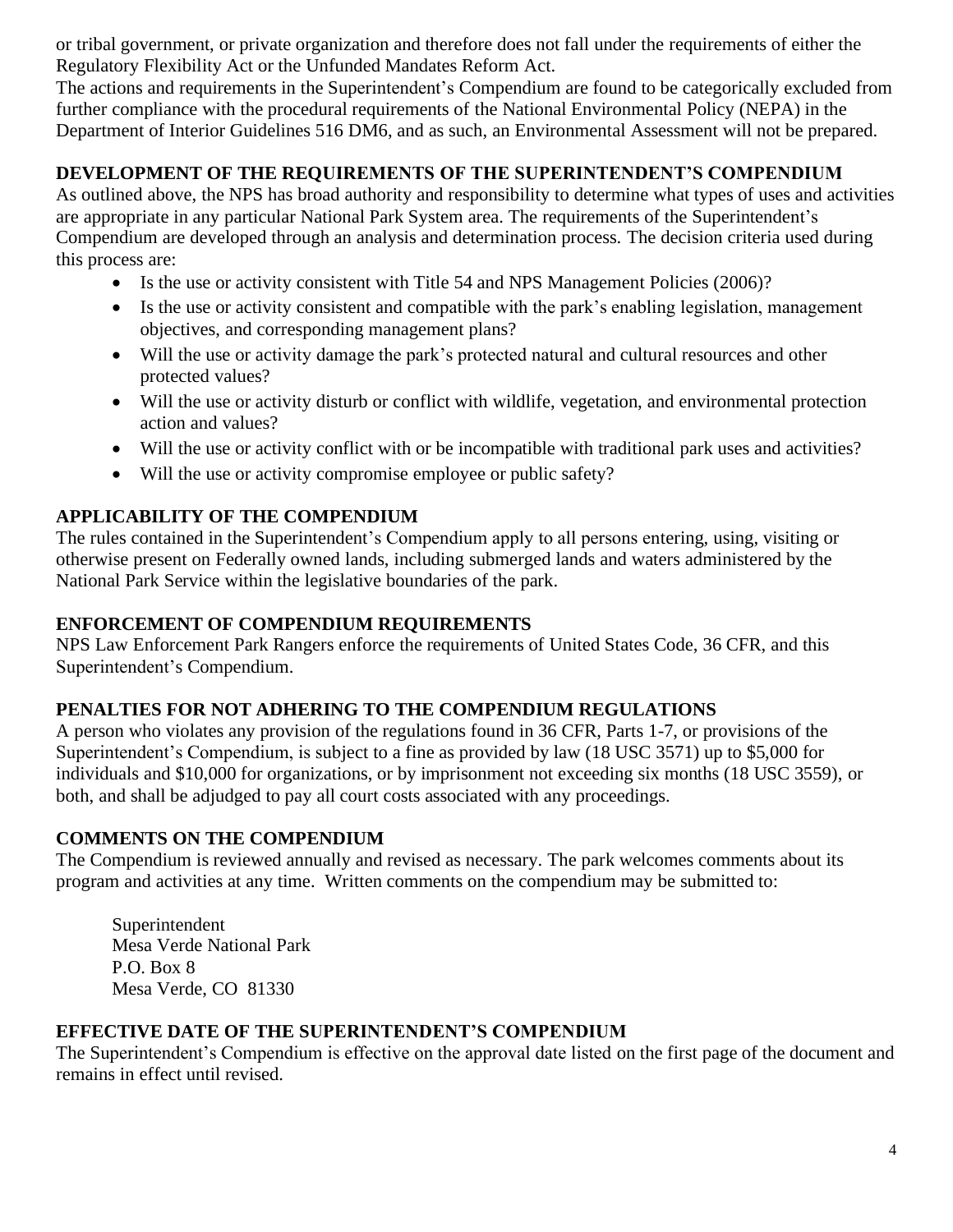#### **AUTHORITY**

Designations, Closures, Permit Requirements, and other Restrictions and/or Specifications Imposed Under the Discretionary Authority of the Superintendent, Title 36, Code of Federal Regulations, Chapter 1.

In accordance with regulations and the delegated authority provided in Title 36, Code of Federal Regulations ("36 CFR"), Chapter 1, Parts 1-7, authorized by Title 16 United States Code, section 3, the following provisions apply to all lands and waters administered by the National Park Service, within the boundaries of Mesa Verde National Park. The orders listed in this compendium are a requirement of addition to those listed in Parts 1 or 7 of the Title 54 unless otherwise noted. The Specific authority for these regulatory authority procedures is found in Sections  $1.5$ ,  $1.6$ , and  $1.7$  of Title  $54$ .

In addition to these regulations, the following are also provided:

As required by 1.7(b), designations, closures, permit requirements, and other restrictions imposed under discretionary authority shall be updated annually and made available to the public upon request.

Listing of Designations, Closures, Permit Requirements and Other Restrictions Imposed Under Discretionary Authority.

In accordance with regulations and the delegated authority provided in Title 36, Code of Federal Regulations ("36 CFR"), Chapter 1, Parts 1-7, authorized by Title 16 United States Code, section 3, the following provisions apply to all lands and waters administered by the National Park Service, within the boundaries of Mesa Verde National Park. Unless otherwise stated, these requlatory provisions apply in addition to the requirements contained in 36 CFR, Chapter 1, Parts 1-7.

| Reeommended by $\zeta$ | Jessie Farias Jr., Chief Ranger |                                    |
|------------------------|---------------------------------|------------------------------------|
|                        |                                 |                                    |
| Approved by            |                                 | Kayci Cook Collins, Superintendent |

 $3-8-2022$ <br>Date<br>3/8/2022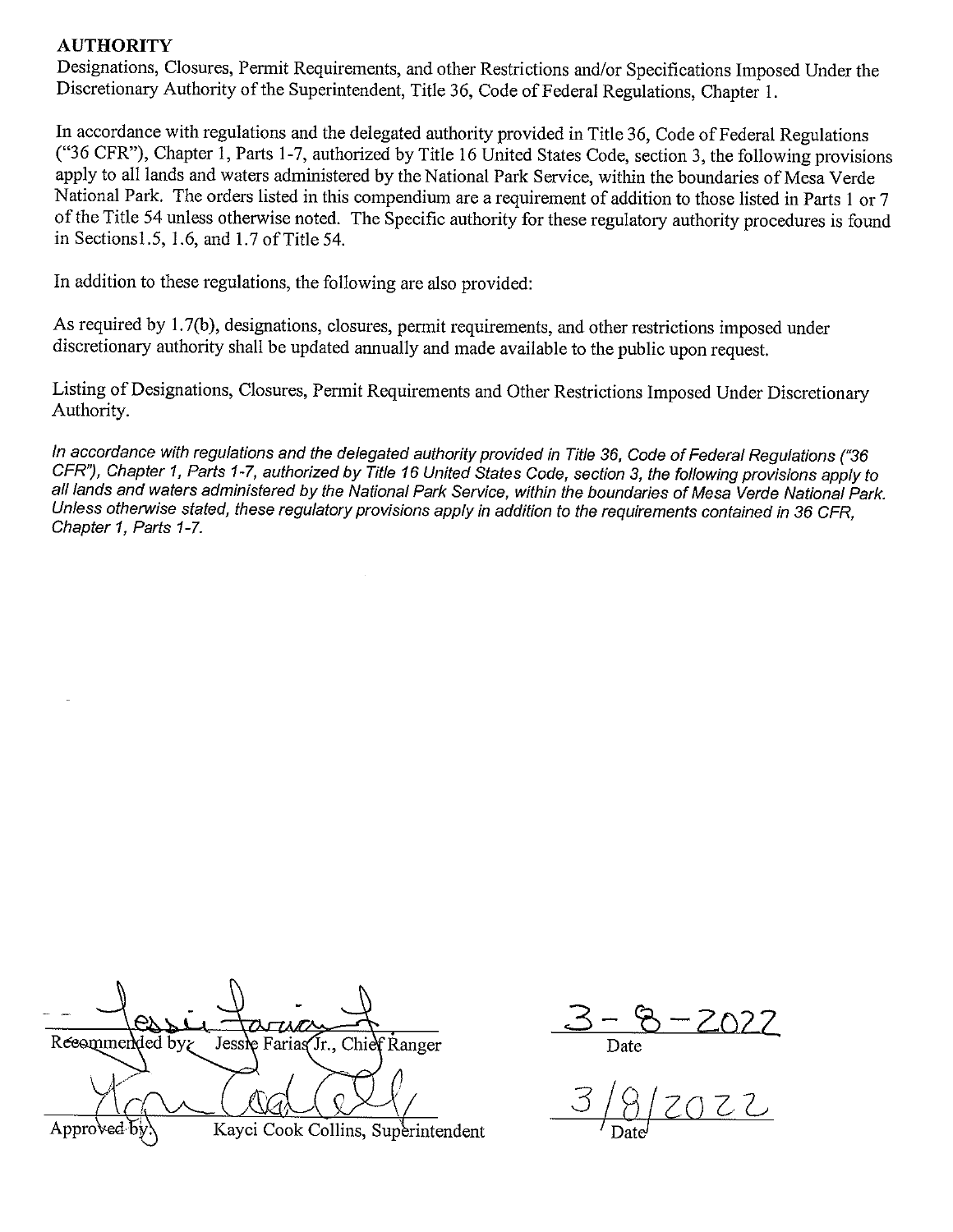# **B. 36 CFR PART 1 – GENERAL PROVISIONS SECTION §1.5**

## **GENERAL PROVISIONS:**

- **1. (a)(1)** Mesa Top Loop Road, Cedar Tree Tower, and Far View Group The access roads to the Far View Group, Cedar Tree Tower, and Mesa Top Road are closed at sunset daily throughout the year. The sites in these areas are open for visitation between 8:00 a.m. and sunset.
- **2. (a)(1)** Wetherill Mesa Is open to the public during the dates and times as designated by the Superintendent.\* Visitation at any other time of the year must be arranged through the Office of the Superintendent. Vehicles exceeding 25 feet in length and/or over 8,000 pounds GVW are prohibited. Due to the steep nature of the road, lack of shoulders, poor condition of the pavement, and storm drains which run parallel to the road, bicycles are prohibited.
- **3. (a)(1)** Due to narrow winding roads and lack of adequate parking, trailers or towed vehicles are prohibited on all park roads beyond (south of) Morefield Campground.
- **4. (a)(1)** Long House Loop Public access by this route to the Badger House Community is by bicycle or foot only. Visitation in this area is limited to those dates and times that Wetherill Mesa is open to the public. \*Visitation at any other time of the year must be arranged through the Office of the Superintendent.
- **5. (a)(1)** Hiking is permitted only on the following designated trails: Prater Ridge Trail, Knife Edge Trail, Spruce Canyon Trail, Point Lookout Trail, Soda Canyon Overlook, Petroglyph Point Trail, Long House Loop, Far View Sites, Farming Terrace and the Wetherill Badger House/Nordenskiöld trails. Visitors using the Spruce Canyon and Petroglyph Point Trails must register at the trailhead. Off-Trail hiking is prohibited.
- **6. (a)(1)** All backcountry areas are closed to public use due to the high number of fragile archeological sites throughout the park.
- **7. (a)(1)** Visiting of cliff dwellings is prohibited except when persons are accompanied by a park employee.
- **8. (a)(1)** Visiting cliff dwellings and other archeological sites for scientific or other park approved purposes is permitted without escort if approved by the Superintendent in writing; however, a backcountry or research permit and backcountry training is also required.
- **9. (a)(1)** For public safety, due to a lack of lighting and no walkways, pedestrians are prohibited from using the main road tunnel (mile 5).
- **10. (a)(1)** Employees may visit designated backcountry sites after obtaining a backcountry permit and under the conditions indicated on that permit. Designated sites will be determined by the Superintendent.
- **11. (a)(1)** No food or drink, except plain water, may be consumed in any archeological site or cliff dwelling.
- **12. (a)(1)** Visitors to the Research Center may not go beyond the reception area without approval of the Superintendent, the Chief of Research and Resource Management or the Park Curator. Visitors must be escorted at all times.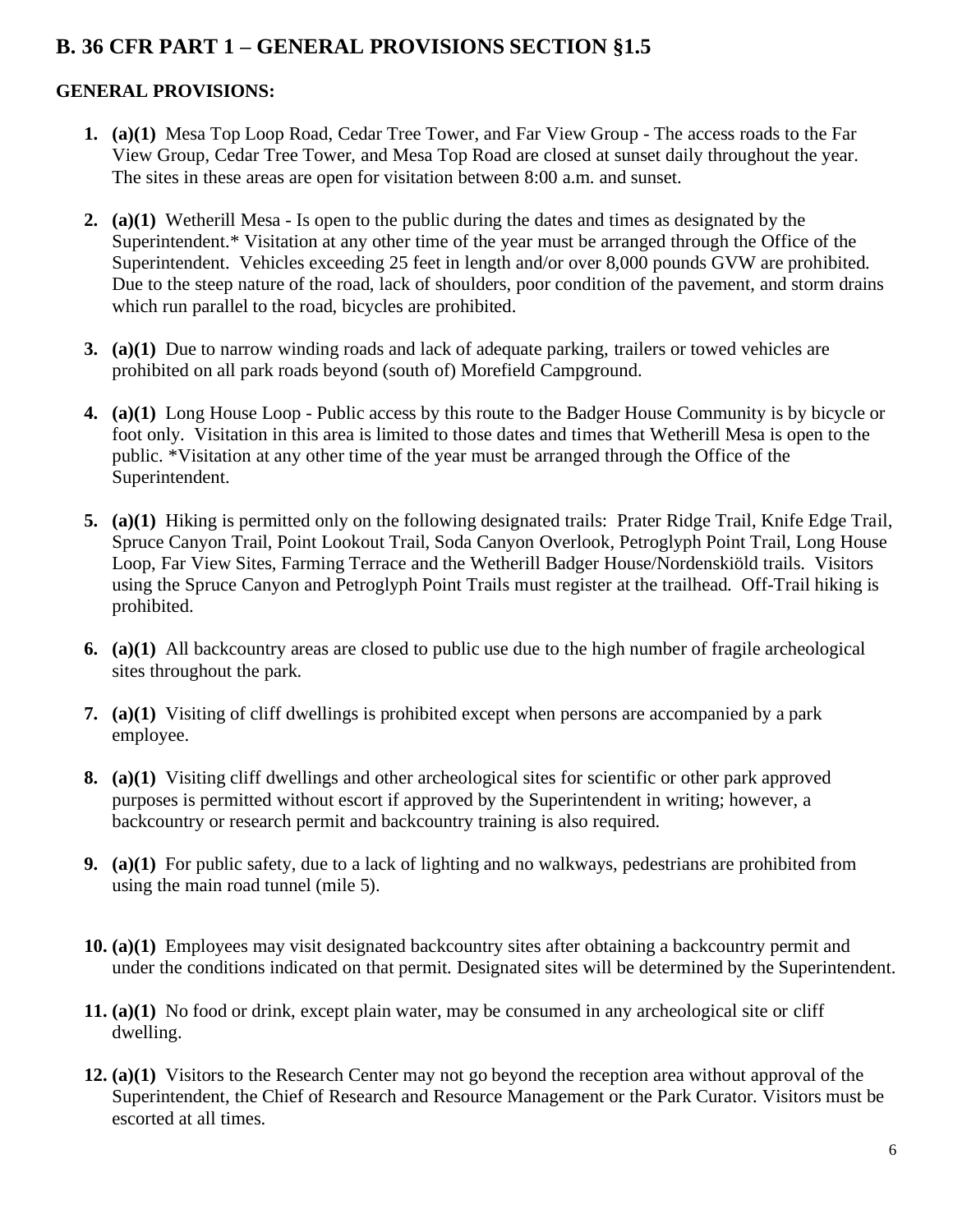- **13. (a)(1)** Visitors to the Research Library (located at the Visitor and Research Center) are not allowed in the historical book depository without approval of the Superintendent, Chief of Research and Resource Management or the Park Librarian. Visitors must be escorted at all times.
- **14. (a)(1)** Government and private housing areas are closed to public access except for residents, guests of residents, or persons engaged in legitimate governmental activities or permitted business activities.
- **15. (a)(1)** Closures of visitor use areas (campsites, trails, overlooks, interpretive stops along auto tours, etc.) may occur when necessary by posting appropriate signs to mitigate resource impacts associated with overuse, misuse, environmental, or health and safety issues.

*Determination: These closures may be required for resource or visitor protection. Examples of this type of closure include social trail closures for re-vegetation, building closure due to safety issues, closure of a trail due to rock fall hazards, etc.*

**16. (a)(1)** All terrain vehicles (ATV) and utility terrain vehicles (UTVs), motorized vessels and any other type of motorized conveyance manufactured for recreational, non-highway, off-road or all terrain travel, including those licensed by a state for street use, within park boundaries is prohibited. The prohibition includes any vehicles defined by Colorado revised statues 33-14.5-101.

> *Determination: The public use of all-terrain vehicles (ATVs) and utility terrain vehicles (UTVs) and other motorized conveyances manufactured for recreational, non-highway, off road, or all terrain travel within the park boundaries poses a significant risk to visitor safety, park resources and values which cannot be appropriately mitigated and which cannot be sustained without causing unacceptable impacts. The use of such vehicle is, therefore, not consistent with the protection of the park.*

**17. (a)(1)** E-Cigarettes or Electronic Nicotine Delivery System (ENDS) are prohibited in all areas that tobacco smoking is not allowed. E-Cigarettes or ENDS will be treated as one in the same and are not allowed to be used in facilities and vehicles owned or leased by the Government and within concession facilities

> *Determination: There is no scientific evidence to conclude that ENDS are safer than smoking. The nicotine used in these devices is a highly addictive drug. Available research on ENDS indicates that vaping liquids and their emissions contain more than just nicotine, including aerosolized flavorings, propylene glycol, formaldehyde (a known carcinogen), and other contaminants. The health effects of ENDS have not been thoroughly studied and are not well understood. The FDA has not approved ENDS as a smoking cessation device.*

**18. (a)(2)** The Superintendent may temporarily close park roadways, parking areas, facilities, waters, and all or portions of the park when such actions are deemed necessary to ensure public safety, protection of resources, or the avoidance of visitor use conflicts. The posting of signs, maps, media announcements, and the use of barricades and/or gates will identify such closures.

Consistent with applicable legislation and Federal administrative polices, the Superintendent has established the following rules, designations, conditions, and restrictions on the following park activities.

*Determination: The closure is to provide for visitor and employee safety and preclude interference with emergency and administrative operations by visitors.*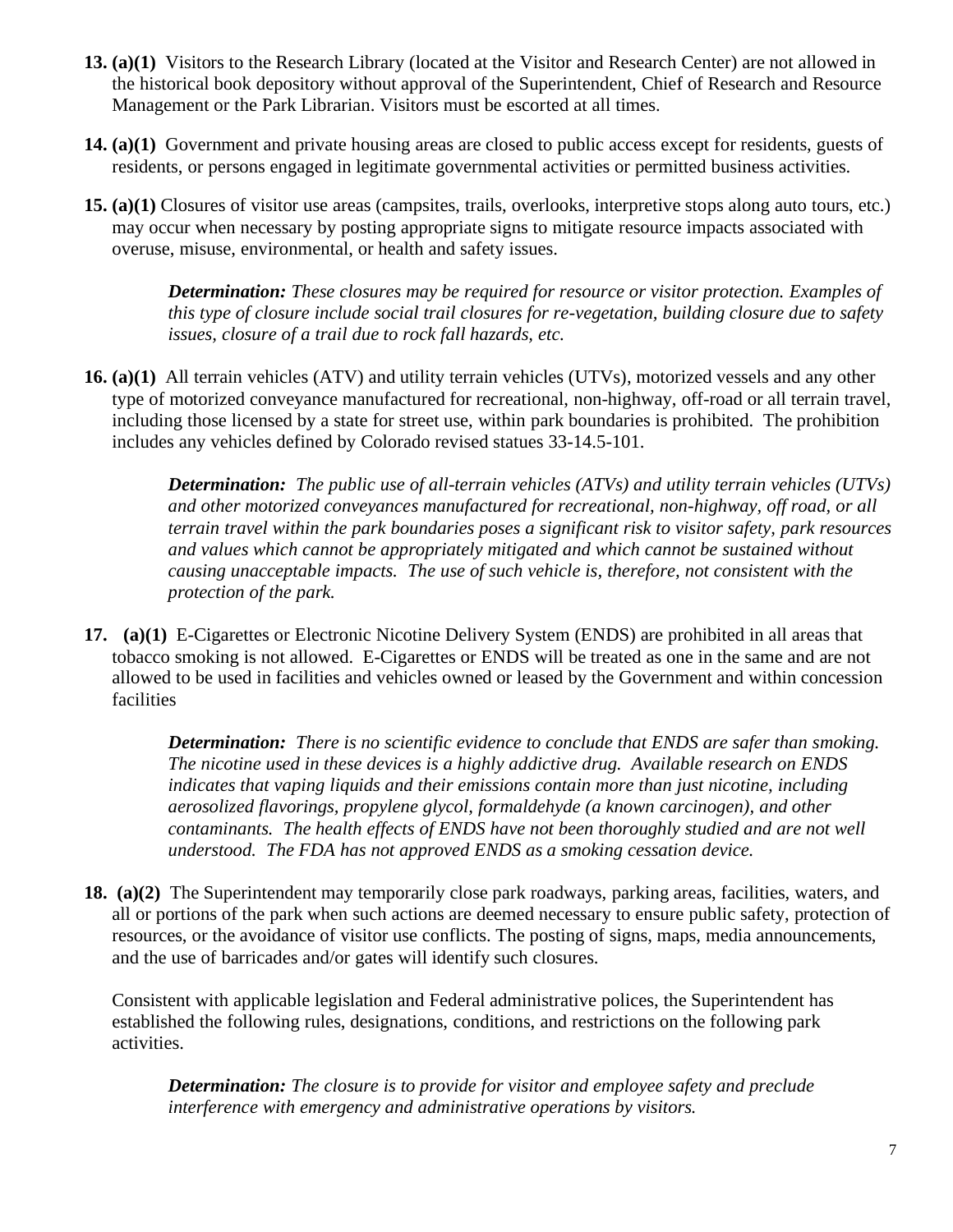- **19. (a)(2)** Bicycles Due to the steep nature of the road, lack of shoulders and narrowness of the pavement, limited sight distance, and heavy vehicular traffic, commercial bicycle tours or other organized bicycle groups with over 6 riders are prohibited on all park roads.
- **20. (a)(2)** Commercial buses utilizing internal combustion engines must turn off their engines while parked. This restriction does not apply to vehicles loading and unloading or stopped on roadways in obedience to traffic control devices or orders, or as needed in response to legitimate traffic safety or operating concerns.
- **21. (a)(2)** Launching, landing, or operating an unmanned aircraft from or on lands and waters administered by the National Park Service within the boundaries of Mesa Verde National Park is prohibited except as approved in writing by the Superintendent.

**Definition: Unmanned Aircraft** "Unmanned aircraft" is defined as a device that is used or intended to be used for flight in the air without the possibility of direct human intervention from within or on the device, and the associated operational elements and components that are required for the pilot or system operator in command to operate or control the device (such as cameras, sensors, communication links). This term includes all types of devices that meet this definition (e.g. model airplanes, quadcopters, and drones) that are used for any purpose, including for recreation or commerce.

*Determination: The compendium closures required to implement this interim policy are necessary to maintain public health and safety in units of the National Park System and to protect park resources and values until the NPS can determine whether specific uses of unmanned aircraft on lands and waters administered by the NPS are appropriate and will not cause unacceptable impacts on the park resources and values. This closure by the superintendent implements Section 1.5 of NPS Management Polices 2006, which provides that a new form of park use may be allowed within a park only after a determination has been made in the professional judgment of the superintendent that it will not result in unacceptable impacts on park resources and values. When proposed park uses and the protection of the park resources and values come into conflict, the protection of the resources and values must be predominant. Restricting the use of unmanned aircraft is paramount in protecting Mesa Verde's world renowned historic cultural resource. This closure is necessary to maintain public health and safety and to protect park resources including, but not limited to, the protection of wildlife mating, breeding, nesting, and feeding activities, wilderness character, scenic values, and soundscapes.*

**22. (a)(2)** Pandemic Safety Measures - Mask Wearing & Reduced Building Occupancy

- When the COVID-19 Community Level is LOW or MEDIUM in Montezuma County, based on data provided by the Centers for Disease Control and Prevention (CDC), individuals are not required to wear masks.
- When the COVID-19 Community Level is HIGH in Montezuma County Colorado, based on data provided by the CDC, all individuals over the age of two must wear masks, regardless of vaccination status, in all common areas and shared workspaces in buildings owned, leased, or otherwise controlled by the National Park Service, including, but not limited to, park visitor centers, administrative offices, lodges, gift shops and restaurants.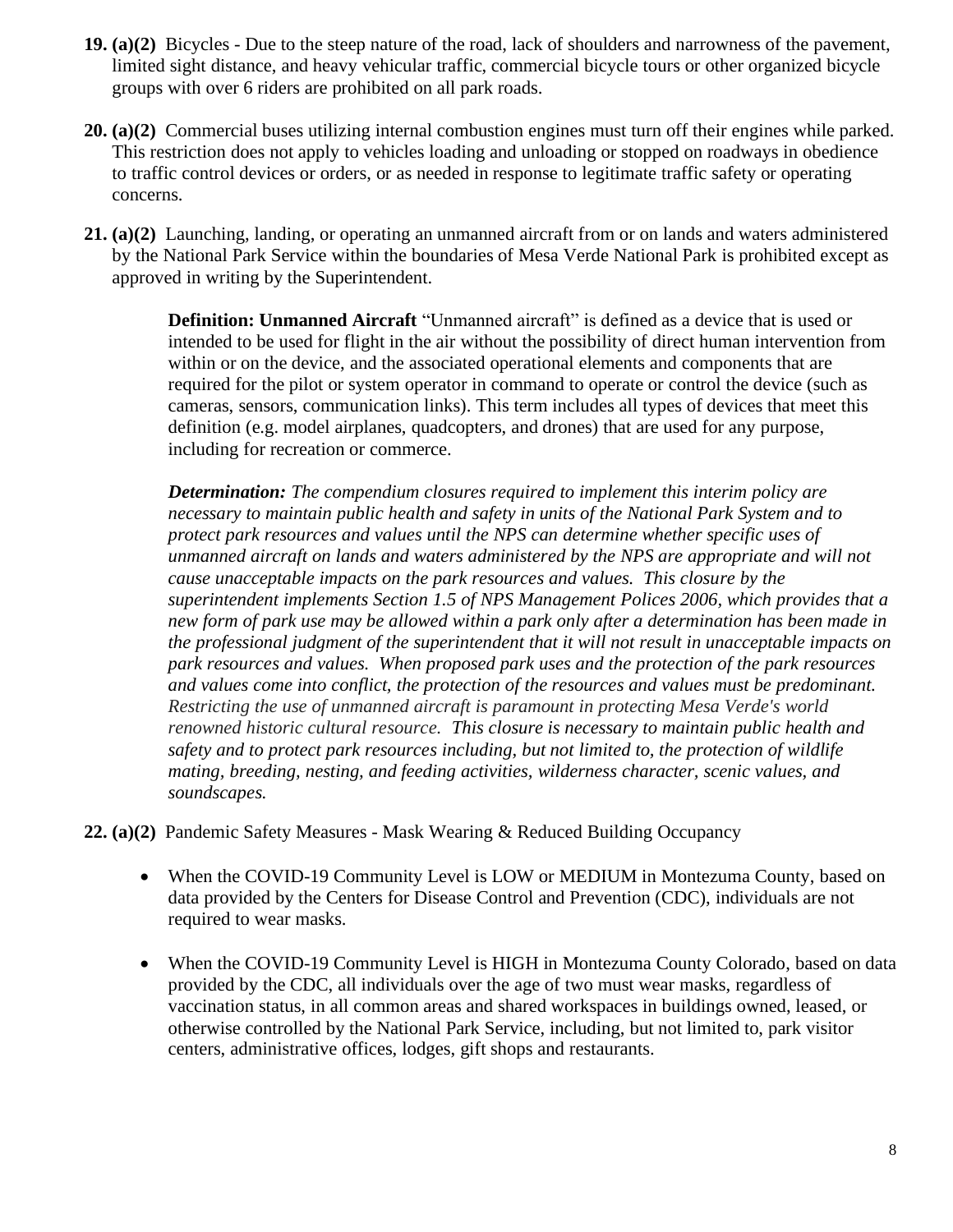Masks must cover the nose and mouth and fit snugly around the nose and chin with no large gaps around the sides of the face. Masks not designed to be protective, masks with ventilation valves, and face shields do not meet the requirement.

Regardless of the COVID-19 Community Level, individuals may wear masks if they choose to do so. Where a state, local, tribal, or territorial government where the park is located imposes more protective mask-wearing requirements than those indicated by the COVID-19 Community Level, individuals must follow those more protective requirements within the park. More protective state, local, tribal, or territorial mask-wearing requirements are hereby adopted as federal requirements in all units of the National Park System located within that state, locality, area subject to a federally recognized Indian tribe's regulatory jurisdiction, or territory, regardless of a particular park's jurisdictional status.

Additionally, all individuals must wear masks in or on public transportation conveyances and transportation hubs/facilities, to the extent required by current orders or directives issued by the CDC, the Transportation Security Administration (TSA), or other federal agencies with jurisdiction over those conveyances or areas. As of March 4, 2022, CDC and TSA orders or directives require all individuals regardless of vaccination status to wear masks in indoor areas of all forms of public transportation conveyances, including busses, trains, and boats/ferries, and in the indoor premises of transportation hubs/facilities. Individuals are not required to wear masks while outdoors on conveyances or while outdoors on the premises of transportation hubs/facilities.

Reduced Occupancy Limit (See Appendices E)

*Determination:* On August 16th, 2021, National Park Service Deputy Director for Operations directed park superintendents to amend their compendiums to include the language above. Recognizing that visitors to national parks are coming from locations across the country, if not across the world, and that the majority of the United States is currently in substantial or high transmission categories, the NPS is implementing a service-wide mask requirement to promote the safety of staff and visitors. Visitors, employees, and contractors will be required to wear a mask inside all NPS buildings and in crowded outdoor spaces, regardless of vaccination status or community transmission levels.

- **23. (a)(3)(d)** Balcony House Tours to Balcony House are limited to 50 visitors. Tour dates and times are designated by the Superintendent. \* Tickets are required. Balcony House tours are restricted due to the size of the site and for protection of the resources and safety of visitors.
- **24. (a)(3)(d)** Cliff Palace Tours to Cliff Palace are limited to 60 visitors. Tour dates and times are designated by the Superintendent. \* Tickets are required. Cliff Palace tours are restricted for the protection of the resources and safety of visitors.
- **25. (a)(3)(d)** Long House Tours to Long House are limited to 30 visitors. Tour dates and times are designated by the Superintendent. \* Tickets are required. Long House tours are restricted for the protection of the resources and safety of visitors.

## **36 CFR §1.6 Activities that Require a Permit**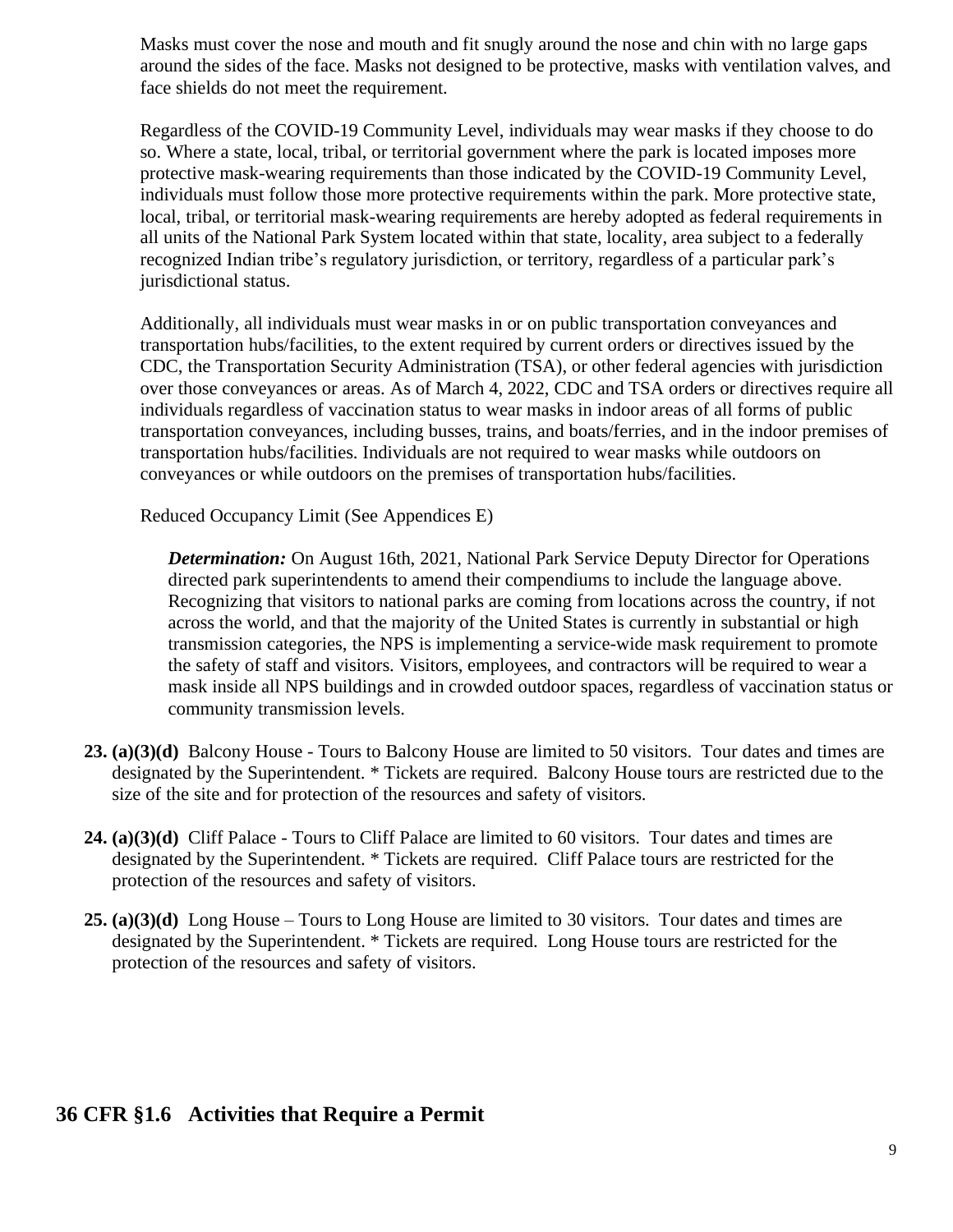- **1.** The following is a compilation of those activities for which a permit from the superintendent is required:
	- Still photography involving the use of a model, set, or prop, or that requires entry into an area that is closed to the public or after hours.
	- Weddings
	- Commercial Tours
	- Religious Services
	- Memorial services
	- Special assemblies
	- First Amendment activities (in certain circumstances)
	- Collecting of resource materials

#### **FILMING**

The following types of filming activities may occur in areas open to the public without a permit and without advance notice to the NPS:

• Outdoor filming activities [outside of areas managed as wilderness] involving five persons or less and equipment that will be carried at all times, except for small tripods used to hold cameras.

The organizer of any other type of filming activity must provide written notice to the Superintendent at least 10 days prior to the start of the proposed activity. Based upon the information provided, the Superintendent may require the organizer to apply for and obtain a permit if necessary to:

- maintain public health and safety;
- protect environmental or scenic values;
- protect natural or cultural resources;
- allow for equitable allocation and use of facilities; or
- avoid conflict among visitor use activities.

If the Superintendent determines that the terms and conditions of a permit could not mitigate the concerns identified above in an acceptable manner, the Superintendent may deny a filming request without issuing a permit. The Superintendent will provide the basis for denial in writing upon request.

The NPS will consider requests and process permit applications in a timely manner. Processing times will vary depending on the complexity of the proposed activity. If the organizer provides the required 10-day advance notice to the NPS and has not received a written response from the NPS that a permit is required prior to the first day of production, the proposed filming activities may occur without a permit.

The following are prohibited: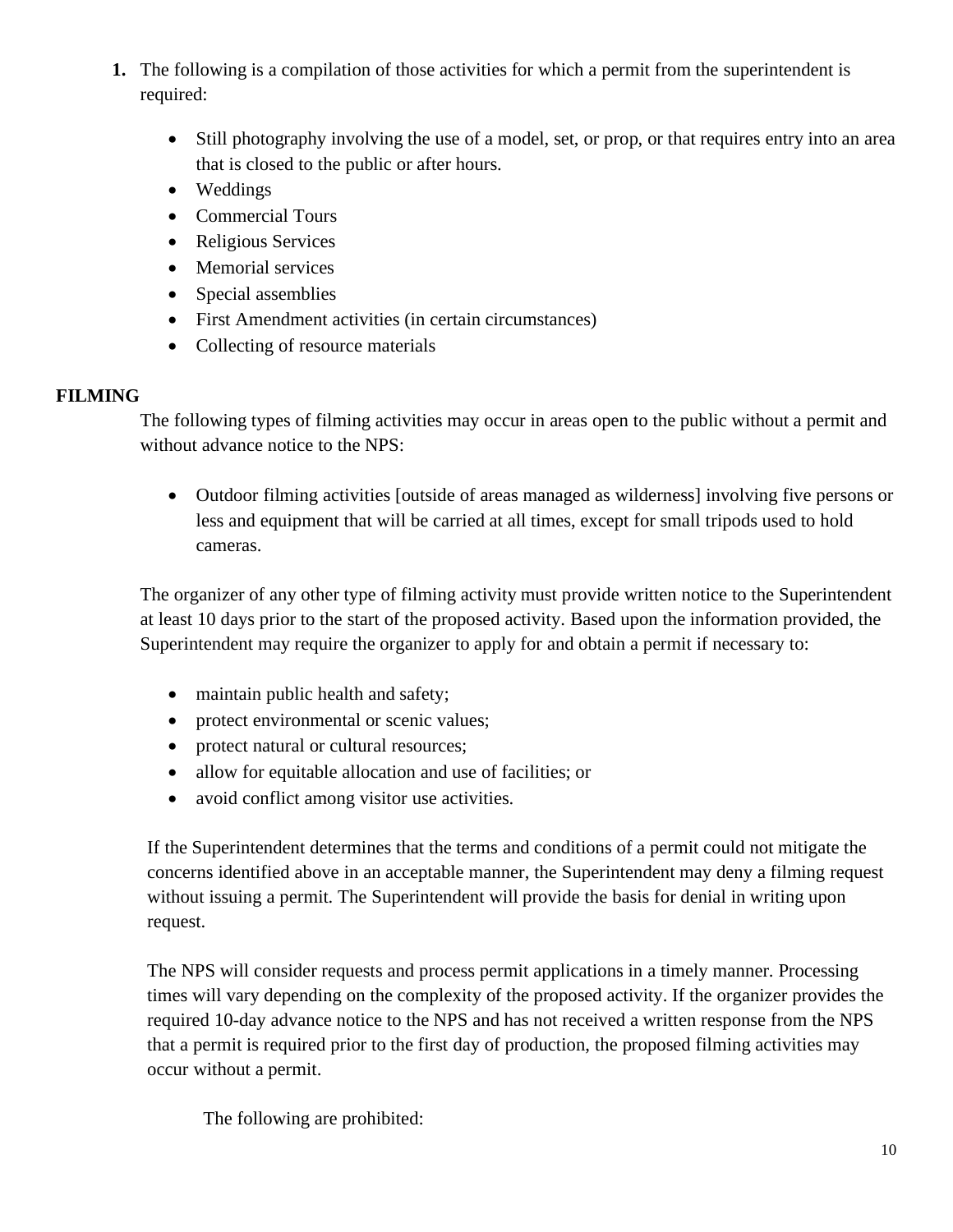- (1) Engaging in a filming activity without providing advance notice to the Superintendent when required.
- (2) Engaging in a filming activity without a permit if [the activity takes place in areas managed as wilderness or if]3 the Superintendent has notified the organizer in writing that a permit is required.
- (3) Violating a term and condition of a permit issued under this action. Violating a term or condition of a permit issued under this action may also result in the suspension and revocation of the permit by the Superintendent.

*Determination: On January 22, 2021, the US District Court for the District of Columbia issued a decision in Price v. Barr determining the permit and fee requirements applying to commercial filming under 54 USC 100905, 43 CFR Part 5, and 36 CFR Part 5.5 are unconstitutional. The National Park Service is currently determining how this decision will be implemented. Following this recent court decision, the National Park Service will not be implementing or enforcing the commercial filming portions of 43 CFR Part 5 until further notice, including accepting applications, issuing permits, enforcing the terms and conditions of permits, issuing citations related to permits, or collecting cost recovery and location fees for commercial filming activities.* 

# **C. 36 CFR PART 2 – RESOURCE PROTECTION, PUBLIC USE AND RECREATION SECTION § 2.1**

1. **(a)(4)** Gathering wood in the park is prohibited.

#### W**ood from fuel reduction projects may be made available to the public and park employees through a lottery system.**

*Determination: Standing dead, down and live wood provide habitat for cavity-nesting species and insects, which are food for birds and other animals. These resources are protected in all National Park Service units.*

- 2. **(c)(1)** The gathering of fruits, berries, and nuts by hand for personal use along roadsides and trails open to the public is allowed for:
	- pinyon nuts (up to 3 pounds)
	- chokecherries (up to 4 pounds)

*/Determination: The unrestricted collection of native fruits, berries, nuts, and fruiting bodies could adversely impact plant propagation and/or wildlife food sources.* 

# **36 CFR Section §2.2 Wildlife protection.**

1. **(a)** Elk bugles, varmint calls, audio attractants, or other artificial or natural means of attracting or disturbing wildlife (including rattling antlers, coyote, turkey and deer calls, or verbal bugling) are prohibited.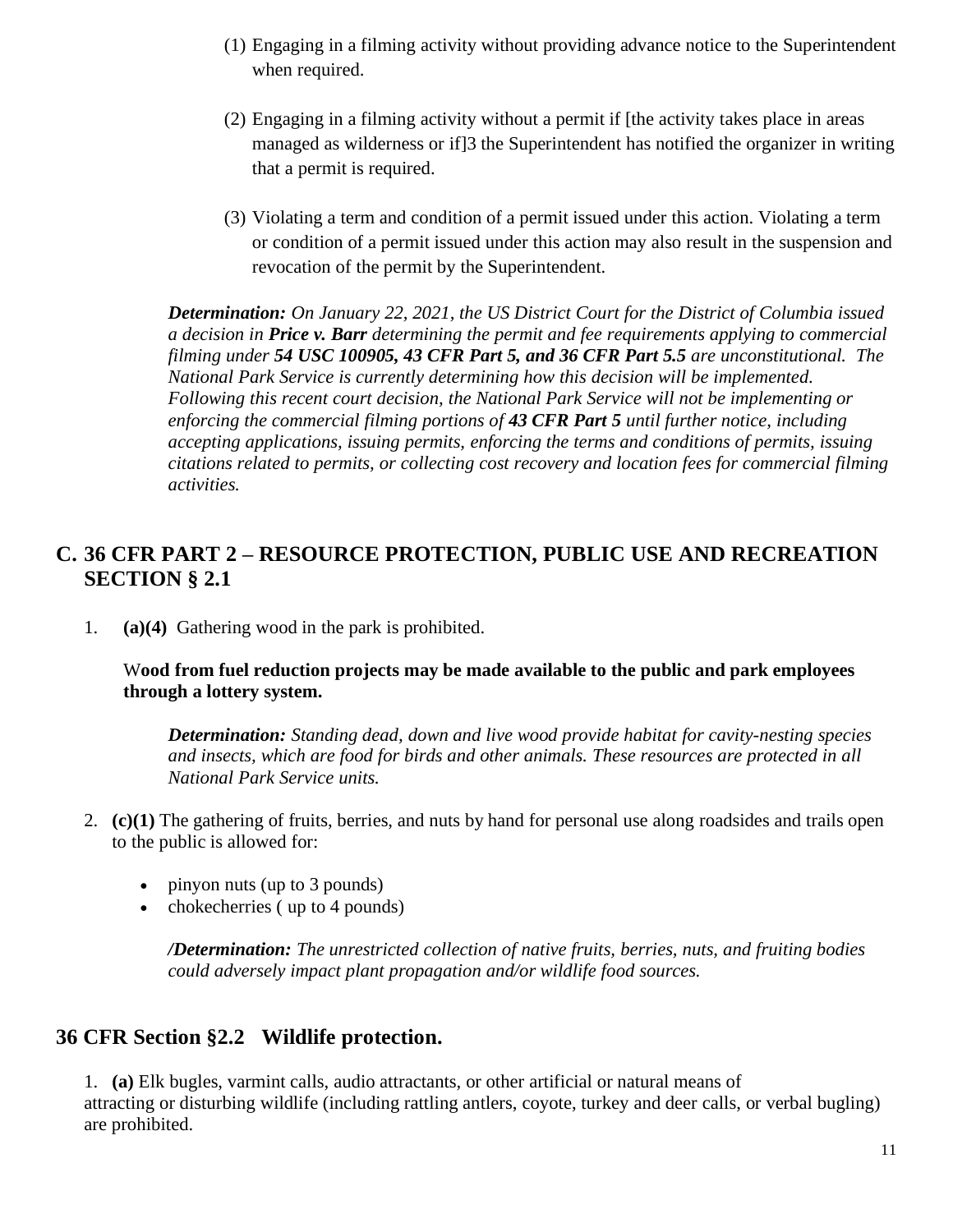*Determination: Intentional disturbing of wildlife may adversely affect wildlife behavior (i.e., breeding and mating rituals, feeding habits, travel patterns/routes) possibly causing stressful and/or disruptive conditions for wildlife. Mesa Verde National Park is mandated to protect and preserve healthy and natural wildlife populations. Intentional disturbance by humans directly conflicts with this mandate and is unnatural. Using calls can cause wildlife to leave foraging and mating areas and attract them to roads where they are more likely to become injured or killed. They may also become unnatural prey if artificially attracted out of cover.*

2. **(d)** Wildlife taken lawfully outside the Park may be transported through the Park under the following conditions:

1. Persons transporting will have in their possession a valid State or tribal hunting license.

2. Animal carcasses will display a valid State or tribal game tag that is properly completed and affixed to the carcass.

3. Animal carcasses will be subject to inspection at any time by an authorized person.

*Determination: The Park does not wish to impede those who have been hunting legally outside of the park nor impede the transportation of legally taken game. The transportation of game through the Park, which is closed to hunting, however, has elicited visitor complaints and could cause confusion with the Park's no-hunting regulation. Law enforcement park rangers are authorized to check hunters transporting game to ensure wildlife was not taken illegally within the Park boundaries.*

3. **(e)** The Park is closed to viewing wildlife with any artificial light, which includes and is not limited to spotlights and vehicle headlights directed beyond those areas covered in normal highway driving.

> *Determination: The viewing of wildlife at night with the use of artificial lights temporarily blinds animals, which causes them to become unnatural prey for natural predators and poachers. Nighttime poaching during the hunting season is a potential problem in the Park.*

# **36 CFR Section §2.10 Camping.**

**1. (a)**Camping is permitted only in the Morefield Campground and only during dates designated by the Superintendent. A 14-day camping limit is in effect. Camping permits are required. A limited number of group camping sites are available.

In Morefield Campground:

- No more than two tents per campsite are permitted and only if the site can accommodate them.
- No more than two vehicles per campsite are permitted, provided they can be parked at the site without obstructing traffic.
- No more than four motorcycles per campsite are permitted.
- No more than one vehicle/unit may hook up to utilities in a hookup site.
- Ouiet hours are between 10 p.m. and 6 a.m.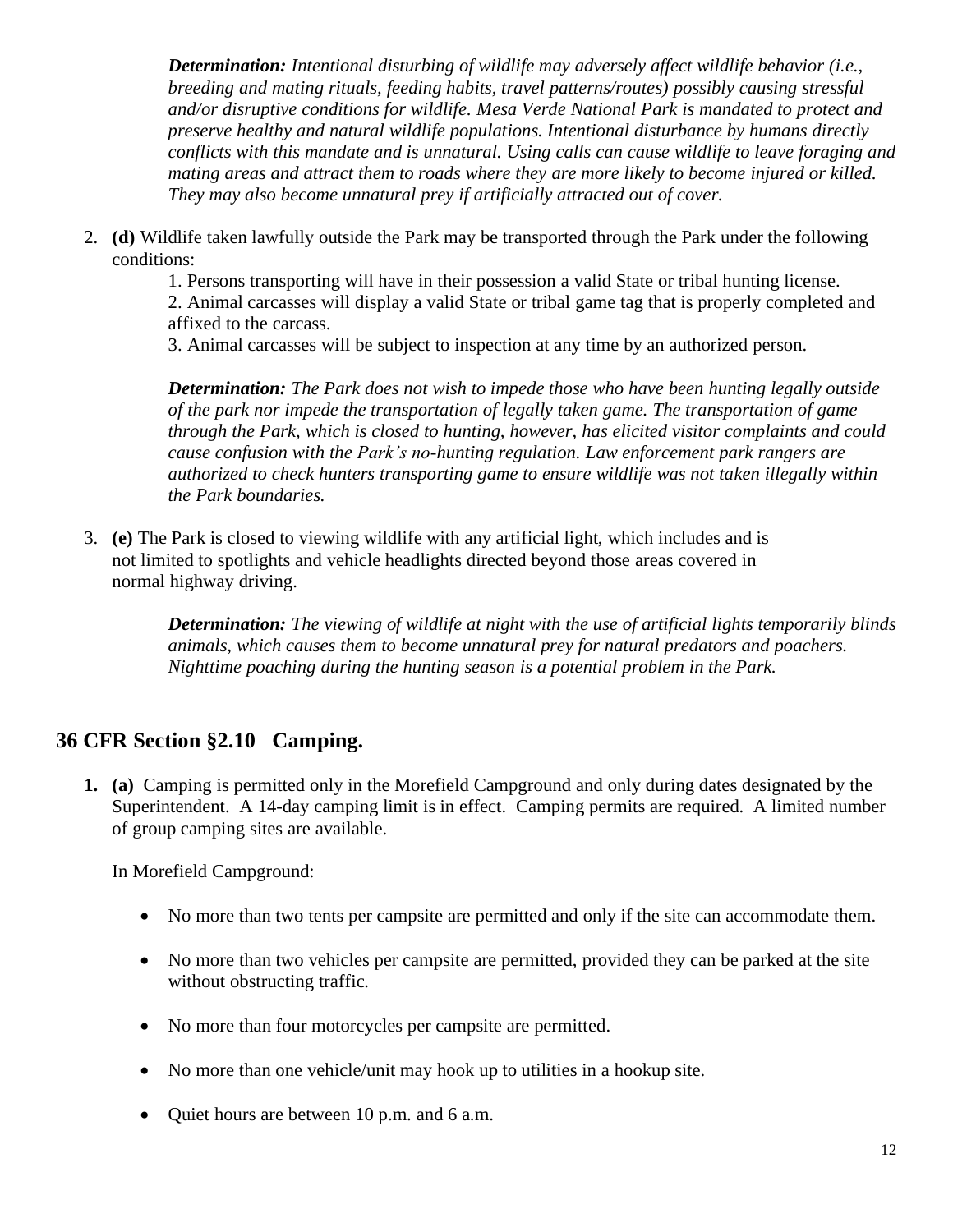*Determination: Campground permits and the permit system help the park monitor visitor use, provide users important information about park regulations and resource protection and aid rangers conducting emergency operations, such as search and rescue and wildland fire evacuations and visitor emergency notifications.*

**2. (b) (4))** Generator use is permitted only between the hours of:

7:00 am to 9:00 am 12:00 pm to 2:00 pm 5:00 pm to 7:00 pm

*Determination: The noise caused by operating a gasoline/propane generator in a campground during other than these hours disturbs campers. Over the years, this generator noise has been a complaint to rangers and management from adjacent campers.*

#### **3. (d) Food Storage**:

To prevent wildlife from becoming habituated to non-native food or attracted to campgrounds and public areas, food and garbage must be disposed of properly or stored in vehicles or a camping unit that is constructed of solid, non-pliable material. Ice chests/food coolers are not appropriate food storage devices. This restriction does not apply to food that is being transported, consumed, or prepared for consumption.

*Determination: Incidents within Mesa Verde National Park with black bears accessing food due to improper storage by campers and day-users have been reported from 2003-2014. Proper food storage will reduce the likelihood of the area being temporarily closed to public use, a negative encounter between the public and a bear, and/or a bear being removed through trapping or euthanasia.*

# **36 CFR Section §2.11 Picnicking**

Picnicking is allowed, except in designated areas closed in accordance with [§ 1.5.](https://www.law.cornell.edu/cfr/text/36/1.5)

Picnic sites are designated on Mesa Top Loop Road, Chapin Mesa, Wetherill Mesa, and in Morefield Campground.

Picnicking is permitted in Morefield Campground, for no charge, at vacant campsites, between the hours of 10 AM and 3 PM.

Picnicking is prohibited in backcountry areas of the park.

## **36 CFR Section §2.13 Fires**

1. **(a)** (1) Open wood fires are restricted to permanently installed metal fire rings or grills provided by the Park in Morefield Campground and Chapin Mesa picnic area. Visitors may use portable gas or charcoal grills. Charcoal must be cooled and safely disposed of in a garbage receptacle.

Park residents may have fire in approved fire pits or grills.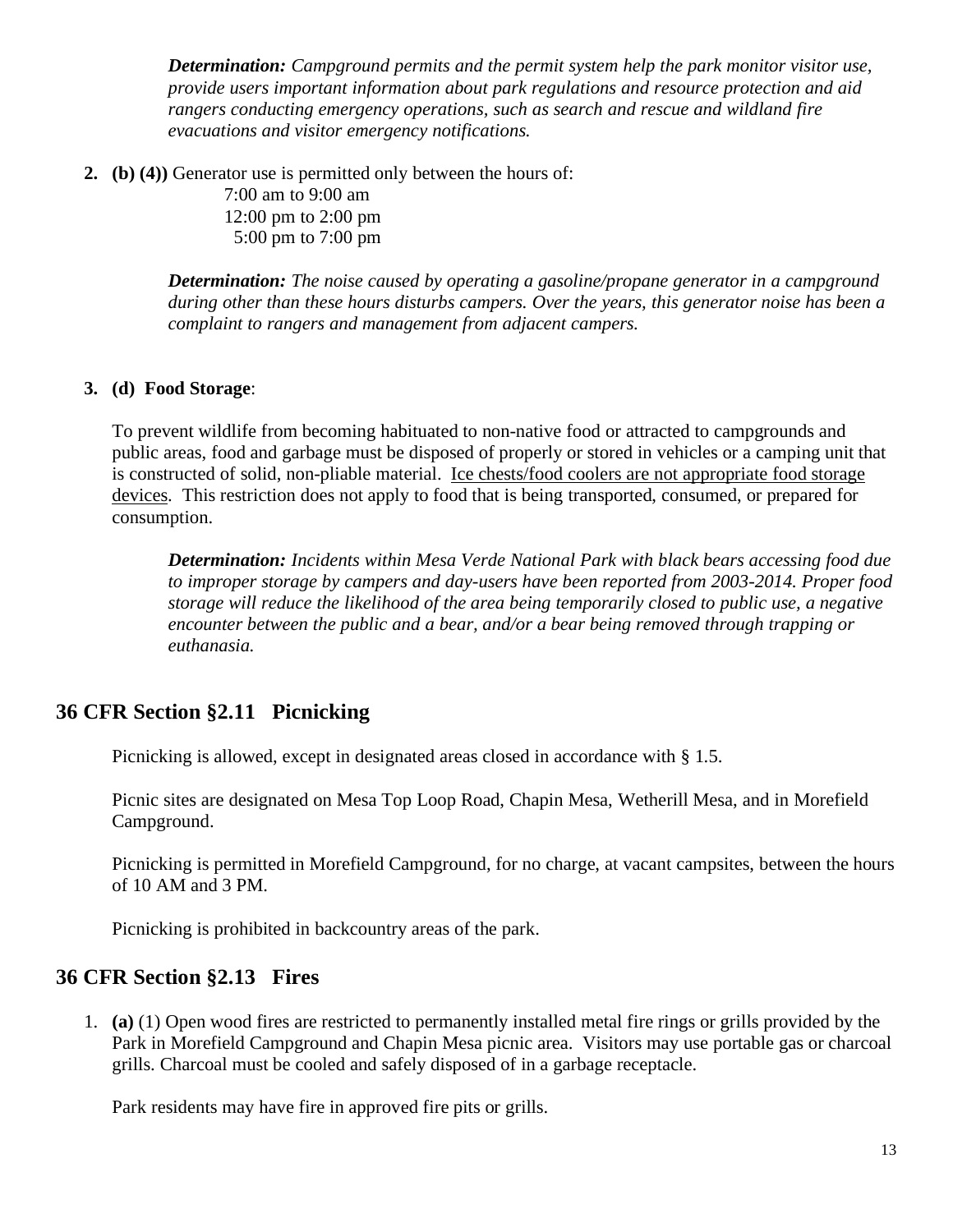2. **(c)** All or portions of Mesa Verde National Park may be closed to open fires during periods of high fire danger in conjunction with state and local fire bans.

> *Determination: The use of fires in the Park is regulated to protect structures, natural resources and the public. During extreme weather conditions, open fires may be restricted to prevent the accidental ignition of wildfires. Section 2.13(b) does not apply to planned ignitions by park management or wildfires determined by the Superintendent to be allowed to burn for resource benefit.*

### **36 CFR Section §2.15 Pets**

**This section does not pertain to specially trained service dogs meeting requirements listed under the Americans with Disabilities Act (ADA) and specially trained cattle dogs under the direct control of ranch hands engaged in approved livestock removal operations.** 

1. **(a)** The following is prohibited:

**(1)** Pets are prohibited on trails leading to Balcony House, Cliff Palace, Spruce Tree House, Step House, Long House, and Far View Sites. Pets are prohibited in site shelters and cliff dwellings except for the Badger House Community and Mesa Top Loop.

Pets are prohibited in the park's backcountry including, but not limited to, the following: Petroglyph Point Trail, Spruce Canyon Trail, Farming Terraces Trail, Soda Canyon Overlook Trail, Knife Edge Trail, Point Lookout Trail and Prater Ridge Trail.

Cross country skiing and snowshoeing is permitted on designated routes in Morefield and Prater Canyon. When the Cliff Palace Loop Road is closed due to snow, cross country skiing and snowshoeing is permitted. Pets are prohibited on groomed ski/snowshoeing routes.

It is unlawful to leave a domestic animal unattended in a vehicle when the conditions in that vehicle would constitute a health hazard to the animal. Appropriate ventilation and water for the animal must be present during days that reach 65 degrees Fahrenheit or higher.

**(2)** Failing to cage, crate, restrain on a leash, which shall not exceed six feet in length, or otherwise under physical restraint at all times.

**(3)** Leaving a pet unattended and/or tied to an object.

**(4)** Allowing a pet to make noise that is unreasonable considering location, time of day or night, impact on the park users, and other relevant factors, or that frightens wildlife by barking, howling, or making other noise.

**(5)** Pet owners or responsible persons shall promptly collect and properly dispose of pet fecal matter in residential and public use areas. Fecal material should be collected in a plastic bag and disposed of in a garbage can.

2. **(e)** Park residents may keep pets in accordance with the Mesa Verde National Park Housing Pet Policy and in full compliance with applicable regulations.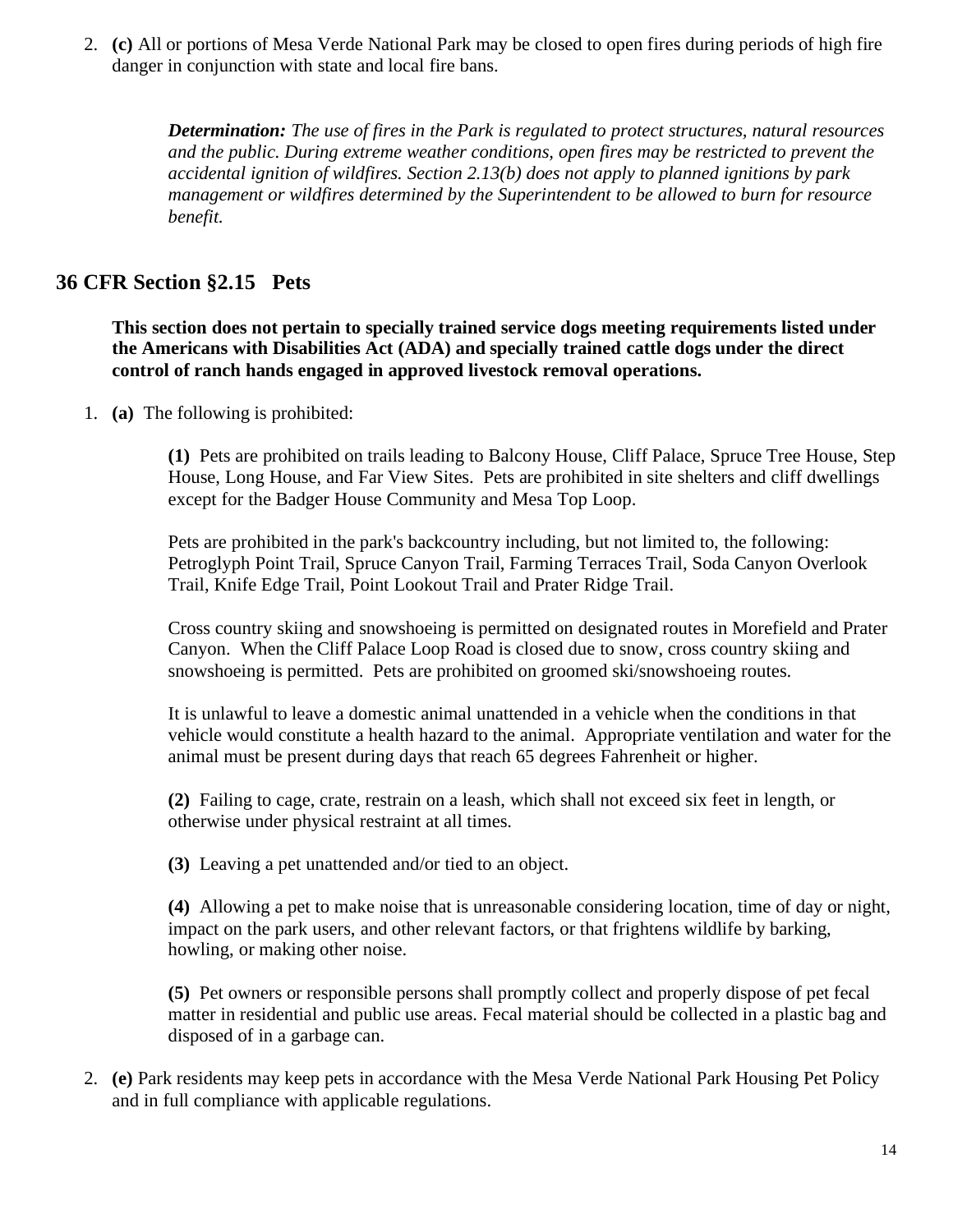### **36 CFR Section §2.16 Horses and pack animals**

1. **(g)** The use of horses or pack animals in the park for private use or the keeping of horses in the campground is prohibited.

2. **(g)** Private livestock may be used in the park when used for official park operations or approved events and with the approval of National Park Service personnel. For example: private stock can be used to provide the NPS assistance in resource projects (horse counts, fencing resupply projects, resource protection patrols, wildlife surveys, etc.)

**3. (g)** Only certified weed-free pellets, cubes, or hay can be fed to private livestock that are used in the park for official business or approved events. It is recommended that pack animals be fed weed-free feed for 48 hours in advance of entering the Park.

**4. (g)** If a private horse or pack animal dies within the Park, it will be the owner or responsible person's responsibility to remove the carcass from the park or arrange for its proper disposal as soon as possible.

*Determination: Most of Mesa Verde National Park is closed to private horse or pack animal use. With this said, horses, mules, and burros are common livestock traditionally used for transportation, trail rides, and packing in the park. Archeological and historical sites are easily damaged by livestock and require special protection. The requirement that only weed-free feed be used by private horse and pack animal providers is intended to prevent the introduction or spread of non-native vegetation. It has been determined that the use of approved private livestock can be beneficial to the park to complete designated projects and official duties that otherwise could not be completed.*

#### **36 CFR Section §2.18 Snowmobiles**

**(c)** Snowmobile operations/use is prohibited anywhere in the park except for administrative/emergency use and only when their use is consistent with the park's natural, cultural, scenic and aesthetic values, safety considerations, park management objectives, and will not disturb [wildlife](https://www.law.cornell.edu/definitions/index.php?width=840&height=800&iframe=true&def_id=d3545c7e6b36a4e95d293dc282672bdc&term_occur=1&term_src=Title:36:Chapter:I:Part:2:2.18) or damage park resources.

## **36 CFR Section §2.19 Winter Activities**

**(a)** Skiing and snowshoeing will be allowed on the Cliff Palace and Morefield Campground loops and the Prater Canyon and Wetherill Road areas once the roads are closed to traffic for winter and appropriate snow levels are present on the roads.

Pets are prohibited on groomed ski/snowshoeing routes.

## **36 CFR Section §2.20 Skating, Skateboard, and Similar Device**

Using roller skates, roller blades, skateboards, roller skis, coasting vehicles or similar devices is prohibited except in the following street and driveway areas. This pertains to park residents or their guests only: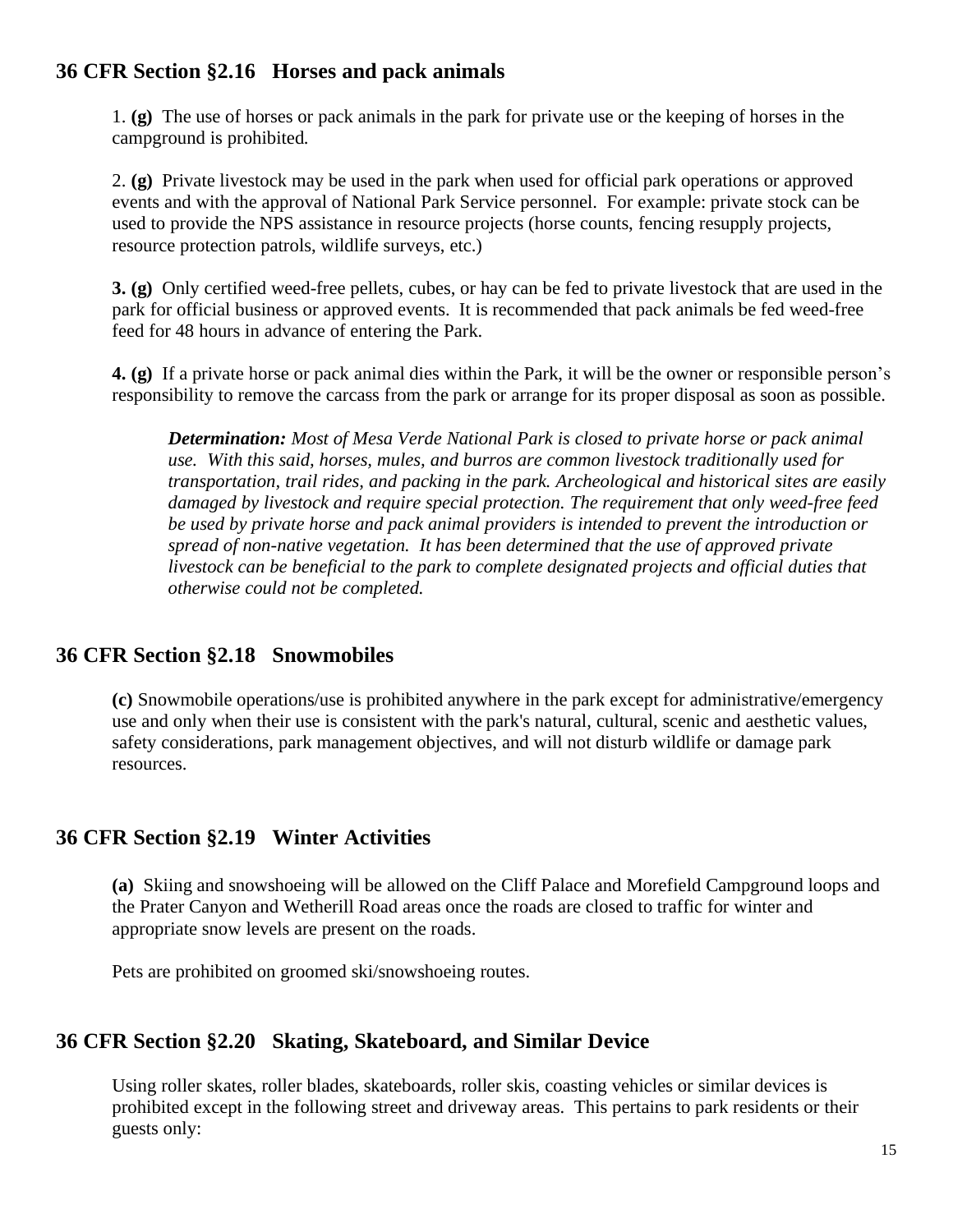- Chapin Mesa "Stone House" Residential Area
- Hogan Loop Road
- White House Loop Road
- Farview Residential Area (road in front of NPS resident housing only)
- Morefield Residential Area (road in front of NPS resident housing and Navajo Loop
- Building 41, Entrance Residential Area, parking area

*Determination: The residential areas, housing for NPS employees, provide the principal areas for play and activity by children of residents. Skating and using skateboards are activities one can expect children to enjoy. These areas do not have any conflicting uses involving visitor recreation and they are areas in which traffic hazards should minimized*

## **36 CFR Section §2.21 Smoking**

- 1. **(a)** Smoking is prohibited in all government facilities including the park's museum, visitor center and within cliff dwellings and archeological sites, as well as within 25 feet of a public building entrance.
- 2. **(a)** The Superintendent may designate a portion of a park area as closed to smoking when necessary to protect park resources, reduce the risk of fire, or prevent conflicts among visitor use activities. Smoking in an area or location so designated is prohibited.

*Determination: It is NPS policy that public use and administrative facilities be smoke-free. There are no designated employee smoking areas within NPS facilities***.**

## **36 CFR Section §2.23 Recreation Fees**

- **(a)** The following areas within Mesa Verde National Park are designated recreation fee Areas:
	- Entrance Station Entrance Fee
	- Visitor Research Center Entrance Fee (Winter)
- **(b)** The superintendent may, when in the public interest, prescribe periods during which the collection of recreation fees shall be suspended.

## **36 CFR Section §2.35 Alcoholic Beverages**

- **(a) (3) (i)** The following public use areas, portions of public use areas, and/or public facilities within the park are the only designated areas where alcoholic beverages may be consumed:
	- Restaurants
	- Cafes
	- Hotels
	- Designated Picnic Areas

The superintendent may authorize the possession and consumption of alcoholic beverages as part of a special use event.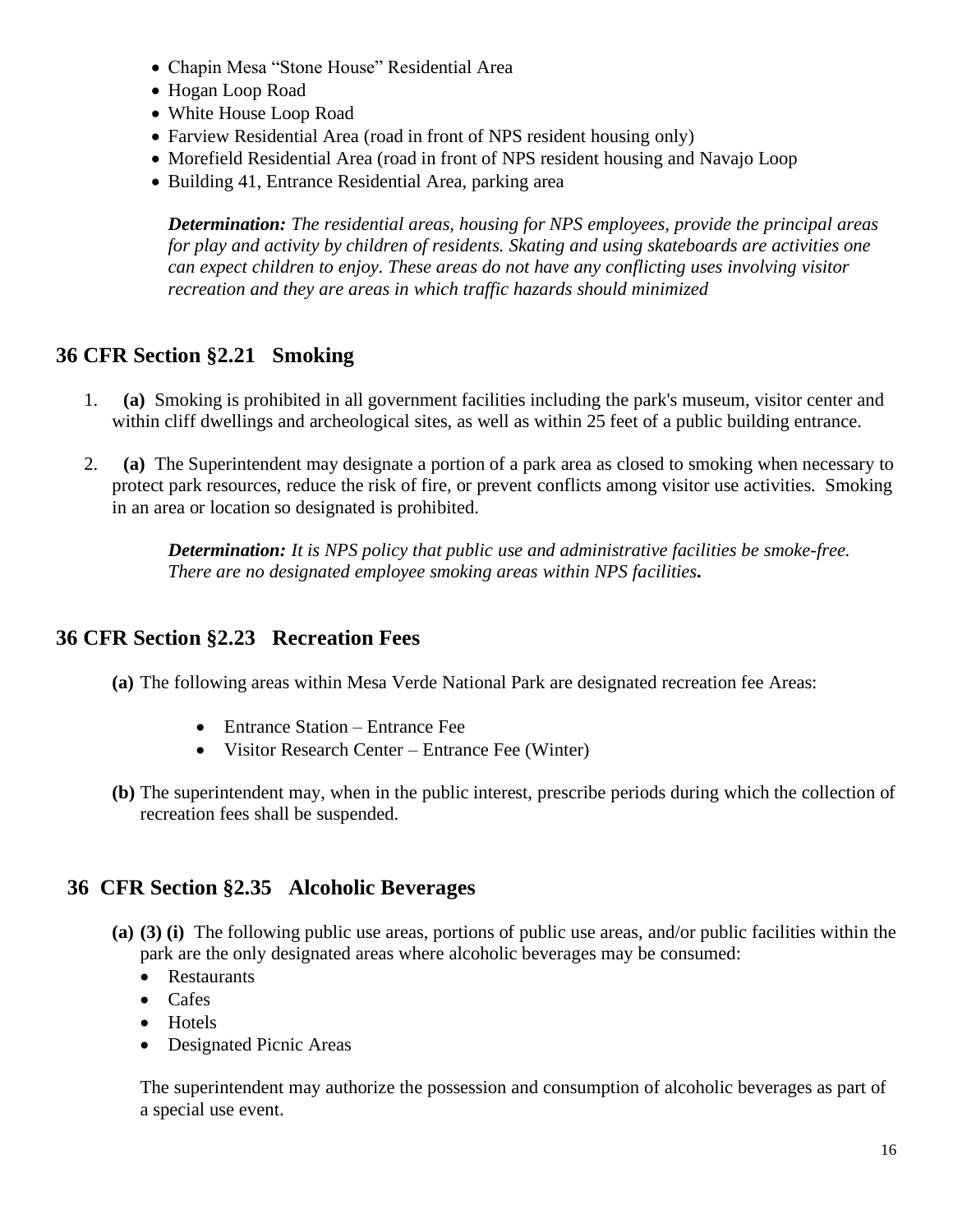*Determination:* Allowing *these areas for the consumption of alcoholic beverages is for public safety concerns and the orderly management of the facilities.*

# **36 CFR Section §2.36 Gambling**

**(a)** The general prohibition against any form of gambling or the operation of gambling devices includes the prohibition against the sale of State of Colorado lottery tickets and maintaining or operating of coin operated electronic gambling devices that pay the winner additional turns.

# **36 CFR Section §2.51 First Amendment Demonstrations**

**(e)** All areas are designated as open to public demonstrations that involve 25 or fewer persons without a permit. Demonstrations involving 26 or more individuals must have a permit issued by the Superintendent and designated to specific demonstration sites.

Designated Demonstration Sites:

- Chapin Mesa Amphitheater
- Farview: Farview Terrace Parking Lot
- Morefield Campground Amphitheater: Entrance to Campground Amphitheater Trail.
- Visitor and Research Center: Entrance to Welcome Plaza nearest the Handicap Parking Area.

More information can be obtained from the park's Special Use Permit Coordinator.

# **36 CFR Section §2.52 Designated areas for sale and distribution of printed matter for First Amendment purposes**

**(b)** The following areas are designated as open to the sale or distribution of printed matter. Printed matter is limited to message-bearing textual printed material such as books, pamphlets, magazines, and leaflets, provided that it is not solely commercial advertising.

Designated Demonstration Sites:

- Chapin Mesa Amphitheater
- Farview: Farview Terrace Parking Lot
- Morefield Campground Amphitheater: Entrance to Campground Amphitheater Trail.
- Visitor and Research Center: Entrance to Welcome Plaza nearest the Handicap Parking Area.

The Superintendent will allow free distribution of message-bearing items to the public. Examples of message-bearing items that may be distributed for free include CDs, DVDs and other readable electronic media. The sale or distribution will not unreasonably interfere with other permitted demonstrations and special events, or program activities.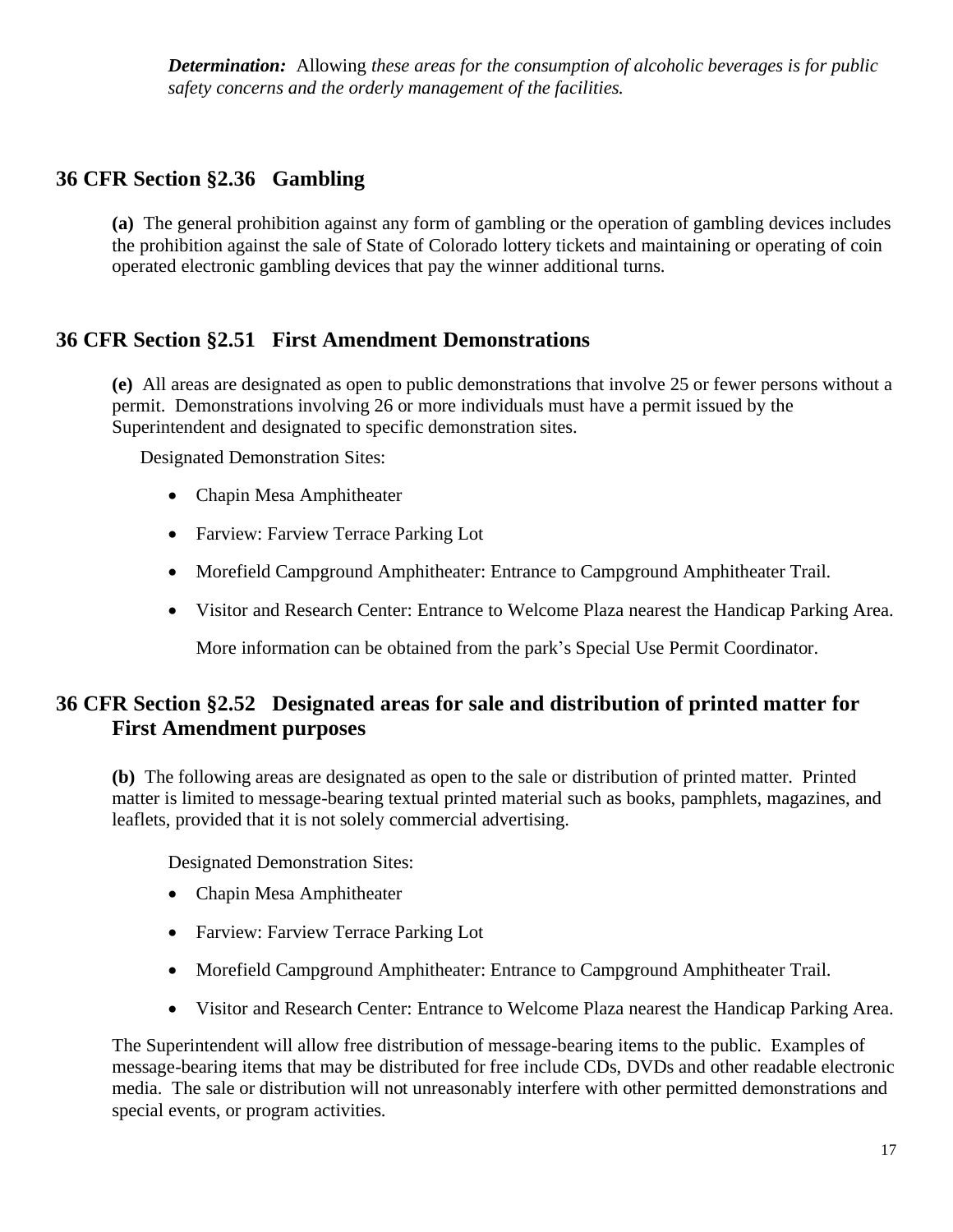Designated Demonstration Sites:

- Chapin Mesa Amphitheater
- Farview: Farview Terrace Parking Lot
- Morefield Campground Amphitheater: Entrance to Campground Amphitheater Trail.
- Visitor and Research Center: Entrance to Welcome Plaza nearest the Handicap Parking Area.

# **36 CFR Section §2.62 Memorialization**

**(b)** The scattering of human ashes is not allowed in Mesa Verde National Park.

# **D. 36 CFR PART 4 – VEHICLES AND TRAFFIC SAFETY SECTION §4.30**

# **36 CFR Section §4.30 Bicycles**

(a) Bicycle use within Mesa Verde National Park is permitted only on routes open to public motor vehicles, except the Wetherill Mesa Road.

Bicycle use is permitted in the Wetherill Mesa Area:

• Wetherill Mesa - Long House Loop and other marked trails, including the Badger House Community trail. Bikes are not allowed within the archeological site shelters. Specified trails are open for bicycles, while others are for pedestrians only. Confirm at trail head signs before taking a bicycle on any trail. Bike racks are provided throughout Wetherill Mesa, and at all trailheads.

(h) Off-trail riding or riding a bicycle off a permitted trail, and entering closed areas is prohibited.

(i) E-Bikes: "The term "e-bike" means a two- or three-wheeled cycle with fully operable pedals and an electric motor of less than 750 watts (1 hp).

E-bikes are allowed in Mesa Verde National Park where traditional bicycles are allowed. E-bikes are prohibited where traditional bicycles are prohibited. Except where use of motor vehicles by the public is allowed, using the electric motor to move an e-bike without pedaling is prohibited.

A person operating an e-bike is subject to the following sections of 36 CFR part 4 that apply to the use of traditional bicycles: sections 4.12, 4.13, 4.20, 4.21, 4.22, 4.23, and 4.30(h)(2)-(5).

Except as specified in this Compendium, the use of an e-bike within Mesa Verde National Park is governed by State law, which is adopted and made a part of this Compendium. Any violation of State law adopted by this paragraph is prohibited."

Determination: *Bicycle use is permitted on all roads open to public motor vehicle use. They are not permitted on trails or roads closed to the public.*

# **36 CFR Section §4.31 Hitchhiking**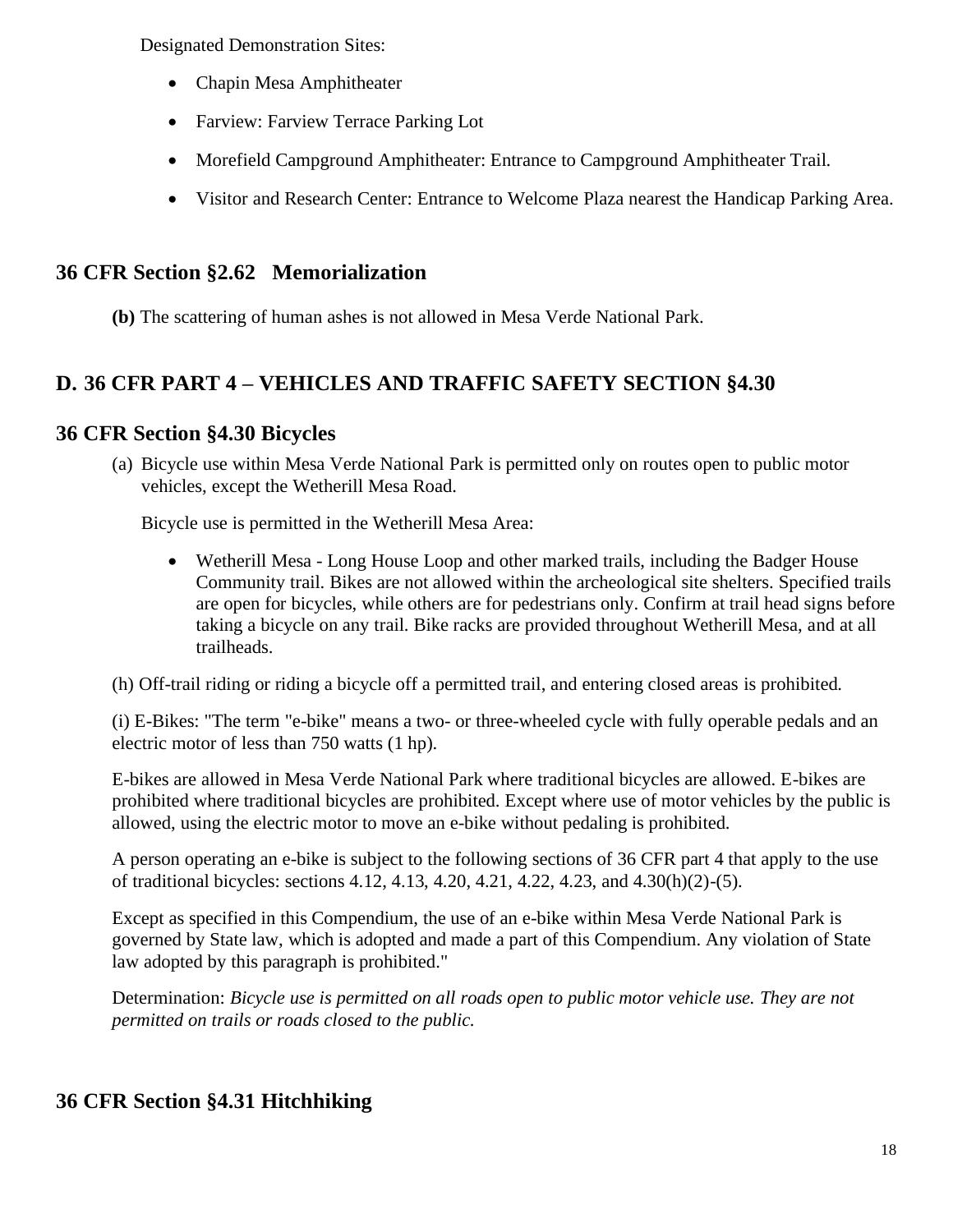**(a)** The solicitation of rides by pedestrians or hitchhiking along any roadway within Mesa Verde National Park is prohibited.

# **E. APPENDICES**

## **1. Marijuana on Federal Lands**

With the legalization of recreational marijuana in the State of Colorado January 1, 2014, Mesa Verde National Park would like to provide clarification regarding the use of and possession of marijuana on Federal lands. The approved Colorado state law which allows for limited recreational marijuana use under specific conditions, as well as the previous state law that legalized marijuana for medicinal purposes, has no bearing on Federal laws and regulations which continue to identify marijuana as a Schedule I illegal drug and prohibit its use.

Possession of marijuana or use of any amount of marijuana is prohibited in Mesa Verde National Park, its facilities, concessions, and campgrounds. Violations are punishable by a fine of not more than \$5,000.00 for an individual or \$10,000 for an organization or imprisonment for not more than six months, or both (18 U.S.C. 3559 and 3571).

\*These schedules shall be publicized in accordance with 36 CFR § 1.7 Public Notices.

# **2. Pandemic Safety Measures - Reduced Building Occupancy Limit**

The number of visitors in the following indoor locations may not exceed the maximum occupancy identified for each location (based on accessible building area and 6-foot physical distancing limits).

| <b>Far View Lodge</b>                         | <b>Square Feet</b> | <b>Occupancy</b> | 25%            | <b>6 Feet Socially</b><br><b>Distanced</b> |
|-----------------------------------------------|--------------------|------------------|----------------|--------------------------------------------|
| Lobby & Seating                               | 460                | 13               | 3              | $\overline{4}$                             |
| <b>Registration Area</b><br>(not behind desk) | 210                | 6                | $\overline{2}$ | $\overline{2}$                             |
| <b>Gift Shop</b>                              | 275                | 8                | $\overline{2}$ | $\overline{2}$                             |
| Dining Area<br>(Total)                        | 2,705              | 74 (seats)       | 19             | 24                                         |
| <b>Upper Dining</b><br>Area                   | 625                | 17               | $\overline{4}$ | 6                                          |
| <b>Alcove Dining</b><br>Area                  | 484                | 13               | 3              | $\overline{4}$                             |
| <b>Lower Dining</b><br>Window Area            | 756                | 21               | 5              | 7                                          |
| <b>Radius Dining</b><br>Area                  | 840                | 23               | 6              | $\overline{7}$                             |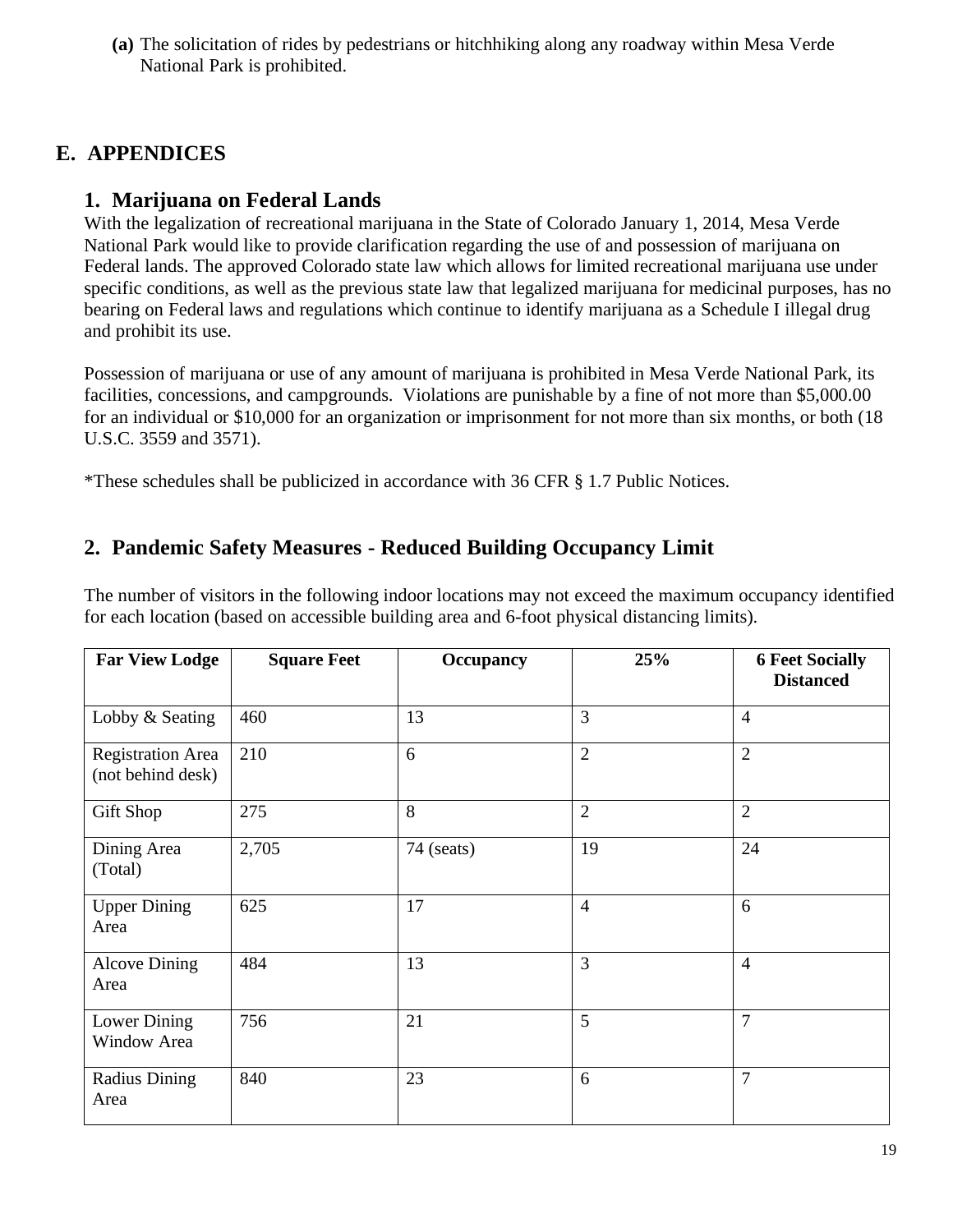| <b>Far View Lodge</b><br><b>Basement</b><br>(Closed) | <b>Square Feet</b> | <b>Occupancy</b> | 25%            | <b>6 Feet Socially</b><br><b>Distanced</b> |
|------------------------------------------------------|--------------------|------------------|----------------|--------------------------------------------|
| Game Room                                            | 360                | 10               | 3              | 3                                          |
| Weight Room                                          | 240                | $\overline{7}$   | $\overline{2}$ | $\overline{2}$                             |
| Meeting Area                                         | 600                | 17               | $\overline{4}$ | 5                                          |
| Reading Room                                         | 240                | $\tau$           | $\overline{2}$ | $\overline{2}$                             |
| <b>Business Center</b><br>Area                       | 144                | $\overline{4}$   | $\mathbf{1}$   | $\mathbf{1}$                               |
| <b>Far View Lodge</b><br>Lounge (Closed)             | <b>Square Feet</b> | <b>Occupancy</b> | 25%            | <b>6 Feet Socially</b><br><b>Distanced</b> |
| Bar & Fireplace<br>Area                              | 345                | 10               | $\overline{3}$ | 3                                          |
| Dining Area                                          | 506                | 14               | $\overline{4}$ | $\overline{4}$                             |
|                                                      |                    |                  |                |                                            |
| <b>Far View</b><br><b>Terrace</b>                    | <b>Square Feet</b> | <b>Occupancy</b> | 25%            | <b>6 Feet Socially</b><br><b>Distanced</b> |
| Main Dining                                          | 1500               | 42               | 11             | 13                                         |
| Dining (where<br>curtains were<br>installed)         | 480                | 13               | $\overline{3}$ | $\overline{4}$                             |
| Tour Sales Area                                      | 720                | 20               | 5              | 6                                          |
| Double Door<br>Entry                                 | 432                | 12               | $\overline{3}$ | $\overline{4}$                             |
| Food Area                                            | 1,440              | 40               | 10             | 13                                         |
|                                                      |                    |                  |                |                                            |
| <b>Morefield Store</b>                               | <b>Square Feet</b> | <b>Occupancy</b> | 25%            | <b>6 Feet Socially</b><br><b>Distanced</b> |
| Grocery Side                                         | 1,296              | 36               | 9              | 11                                         |
| <b>Retail Side</b>                                   | 864                | 24               | 6              | 8                                          |
| Check-In Area                                        | 672                | 19               | 5              | 6                                          |
| Bathroom                                             | 36                 | $\mathbf{1}$     | $\mathbf{1}$   | $\mathbf{1}$                               |
|                                                      |                    |                  |                |                                            |